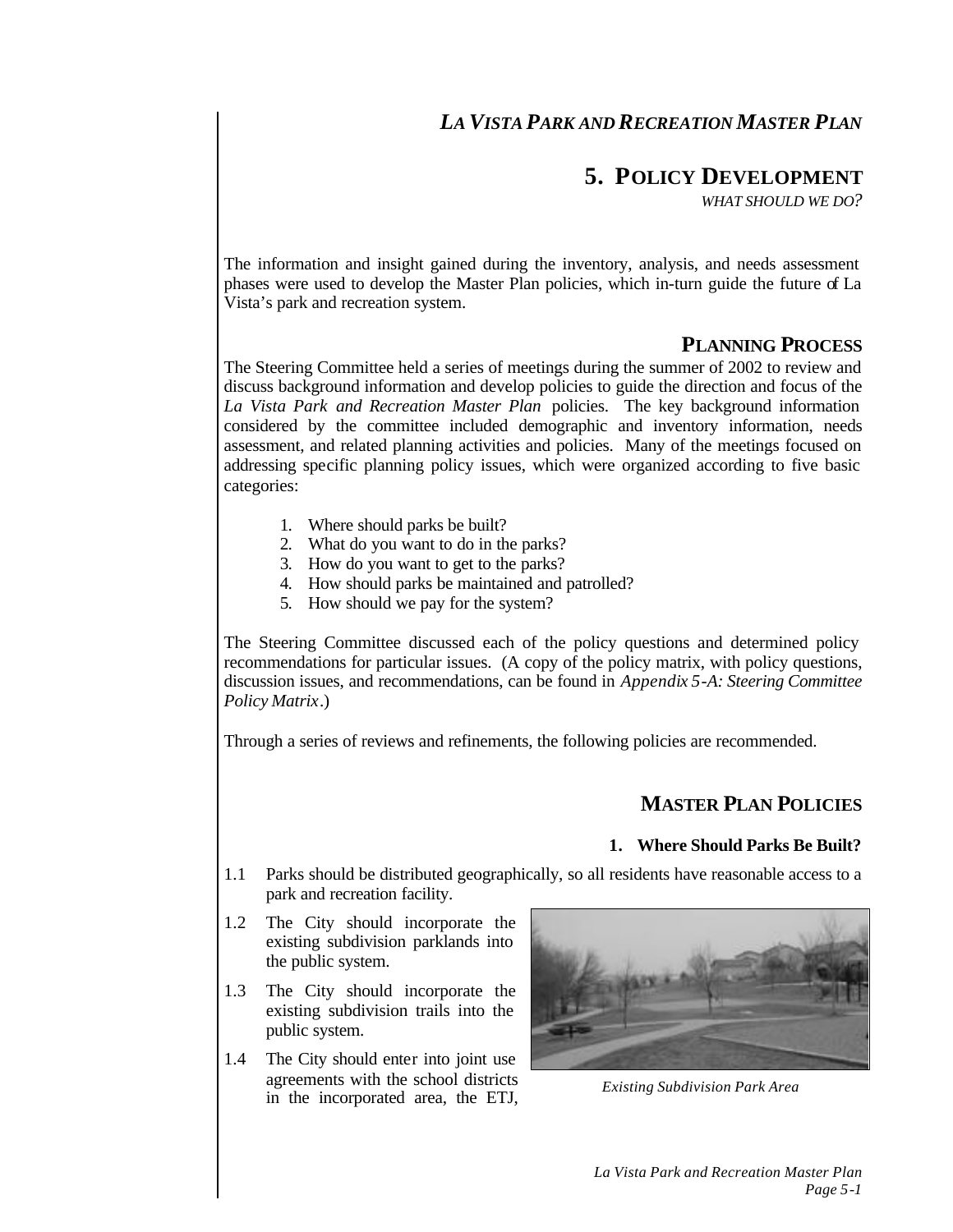and the future growth area to incorporate school sites into the park and recreation system, where appropriate. Other public facilities and private facilities should be considered for inclusion with recognition of their limited access and use.

- 1.5 The City should strive for an intergovernmental agreement(s) that allows the City to incorporate the existing, proposed, and future school district park-type properties into the system. Regular communication between the City and school facility planning shall be established.
- 1.6 Natural sites and areas shall have a higher priority for acquisition over other acceptable sites where those assets do no exist. These natural sites and areas shall be protected and preserved as much as possible, possibly by locating the active portions of the park next to or close by (but not in) the natural areas.
- 1.7 Parks need to provide a sense of openness to promote a public, safe, and secure feeling. Parks need to provide distinguishable entrances that promote easy access into the park. Entrances shall be enhanced with signage and/or landscaping and/or public art that is inviting to the public. Parks should not be "hidden" from the street behind residential property with only a narrow opening to adjacent streets. Directional signage along streets shall be used to locate parks.
- 1.8 The trails plan, which will follow established design guidelines and standards, shall clearly locate trail corridors and be clearly defined in the *La Vista Park and Recreation Master Plan*. Trails shall connect with the park and recreation system, schools, residential areas, and commercial/business areas and also provide access to natural areas. The hierarchy of preference for trail types is 1. Greenways, 2. Railroad right-of-way (including active and abandoned lines), and 3. Road right-of-way (including on-street, wide sidewalk, paved shoulder). Support and technical assistance can be found through the Nebraska Game and Parks Commission State Trails Coordinator and the Trails and Greenways Clearinghouse of the Rails-to-Trails Conservancy (www.trailsandgreenways.org).
- 1.9 Periodic assessment by the City of community needs and wants through public input/involvement will provide opportunities to respond to residents' desires.

## **2. What Do You Want To Do In The Parks?**

- 2.1 The City should have sufficient park classifications to satisfy the different recreational needs of the community. The following nine classifications should be adopted for the types of park and recreation facilities to be managed by the City: Mini-Park, Neighborhood Park, Community Park, Large Urban Park, School-Park, Special Use Facility, Natural Resource Area, Sports Complex, and Greenway/Trails.
- 2.2 See *Table 5-1*. Park and recreation facilities shall follow a designated list of attributes as described in *Table 5-1: Park and Recreation Facility Attributes*.
- 2.3 See *Table 5-2*. New activities and facilities shall be accommodated by the Department as they are warranted and as funds are available by the community. Recreation facilities that are a basic requirement, optional component, or not appropriate for each park and recreation facility type are listed in *Table 5-2: Park and Recreation Facilities*.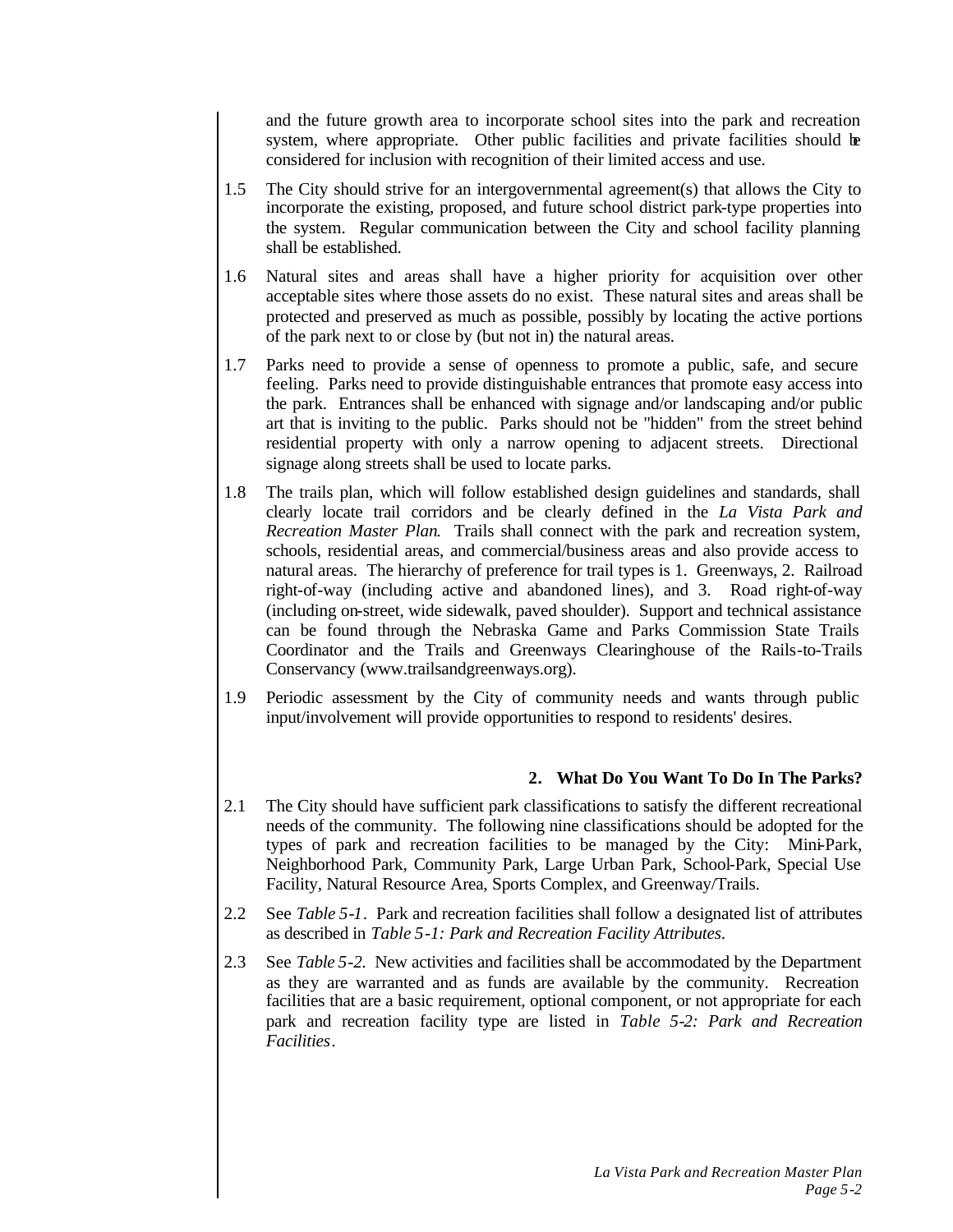- 2.4 See *Table 5-3*. Support facilities shall be provided within the nine park classifications according to the designations described in *Table 5-3: Park and Recreation Support Facilities*.
- 2.5 See *Table 5-4*. Support services shall be provided within the nine park classification according to the designations described in *Table 5-4: Park and Recreation Support Services*.
- 2.6 Existing park facilities should be improved to meet the recommendations, if financially possible. Existing parks should be "grandfathered" in where such improvements are not feasible. New parks should meet the recommendations.
- 2.7 Park and recreation facilities should be ADA-compliant.
- 2.8 All parks shall have a similar level of opportunity, while taking into consideration the specific site and users.
- 2.9 Active and passive uses shall be suited to the park classification and structure of the particular park.
- 2.10 Uniqueness of each park shall be encouraged, while also providing a sense of community throughout the system. The identity and uniqueness of the park should be based on the natural, historical, and cultural resources of the site. The uniqueness could be exhibited through art, design, and/or facilities of the park.
- 2.11 When opportunities are available, natural areas should be provided that protect and preserve the resources. Activities should not disturb or degrade the resources, but should allow people access to the site. Natural areas should incorporate educational aspects, through the use of signs, markers, and programs. The City shall work with the schools and conservation/nature groups/organizations to determine locations and the specifics of outdoor classrooms and learning opportunities. Construction in these areas shall use low impact techniques.
- 2.12 The residents of La Vista shall be kept informed of new developments in the park and recreation system, recreation activities/programs, and new projects through available forums, including direct mail, City newsletter, recreation newsletter, information through the schools, and newspaper. Information could also be distributed by

providing brochures through public outlets, notices in the library and community center, TV announcements/Triad TV, radio announcements, bulletin boards in businesses and churches, and the City's website.

- 2.13 The staff shall be encouraged to develop programs that respond to the community and current trends.
- 2.14 The City shall stay attuned to the changing demographics of the community through citizen input and involvement, and respond to these changes through the programs and facilities that are offered.



**Community Input Meeting**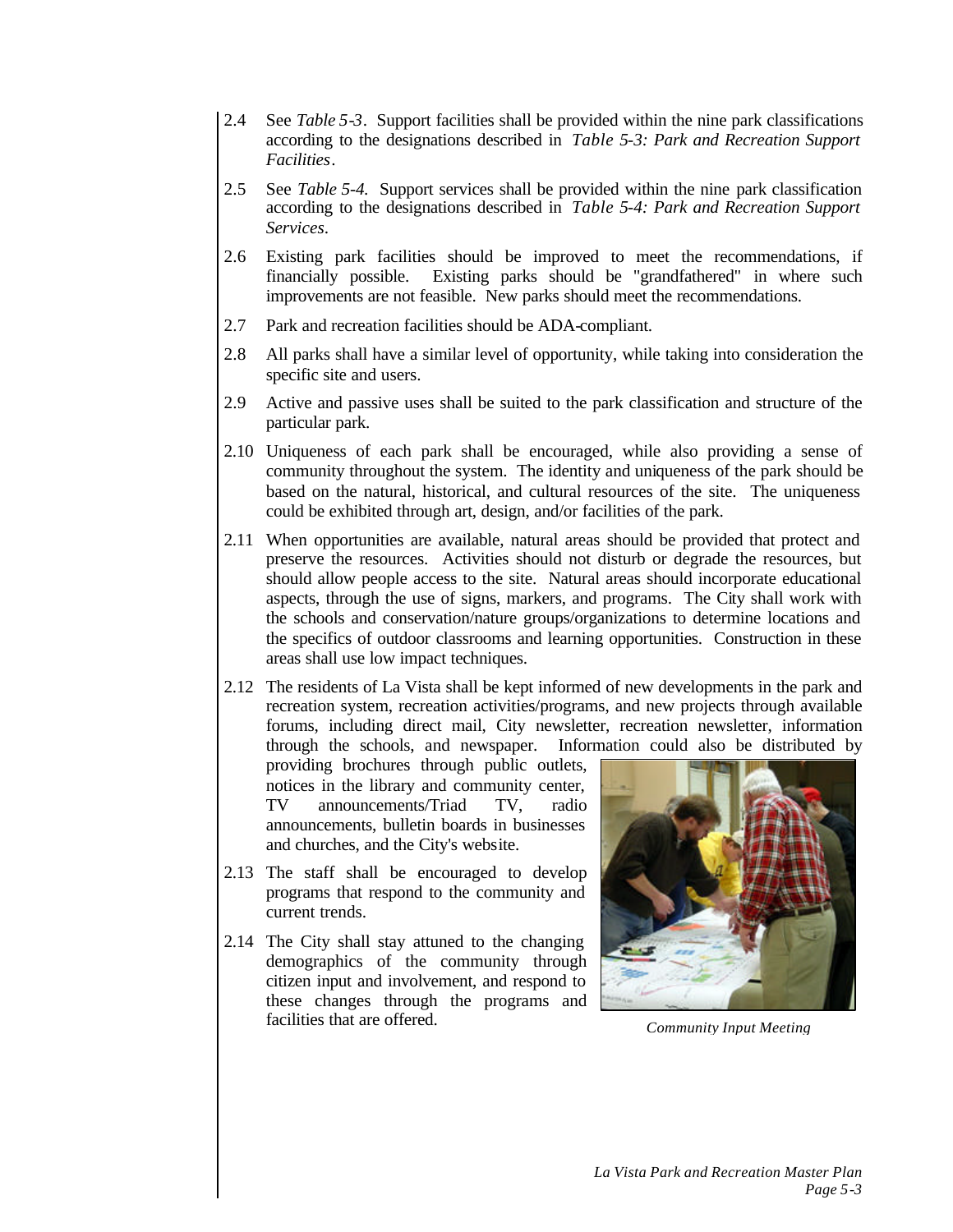*Table 5-1: Park and Recreation Facility Attributes*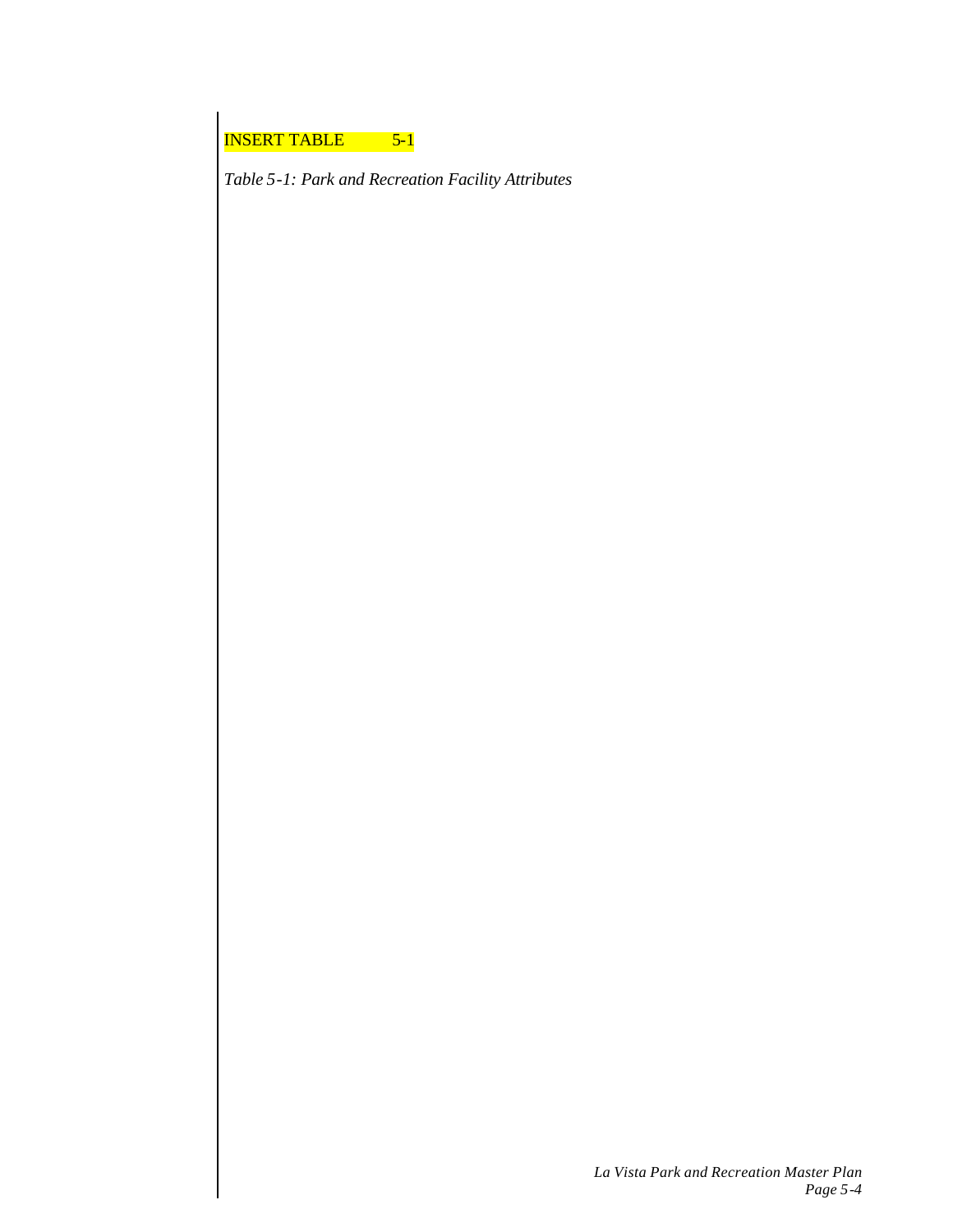*Table 5-2: Park and Recreation Facilities*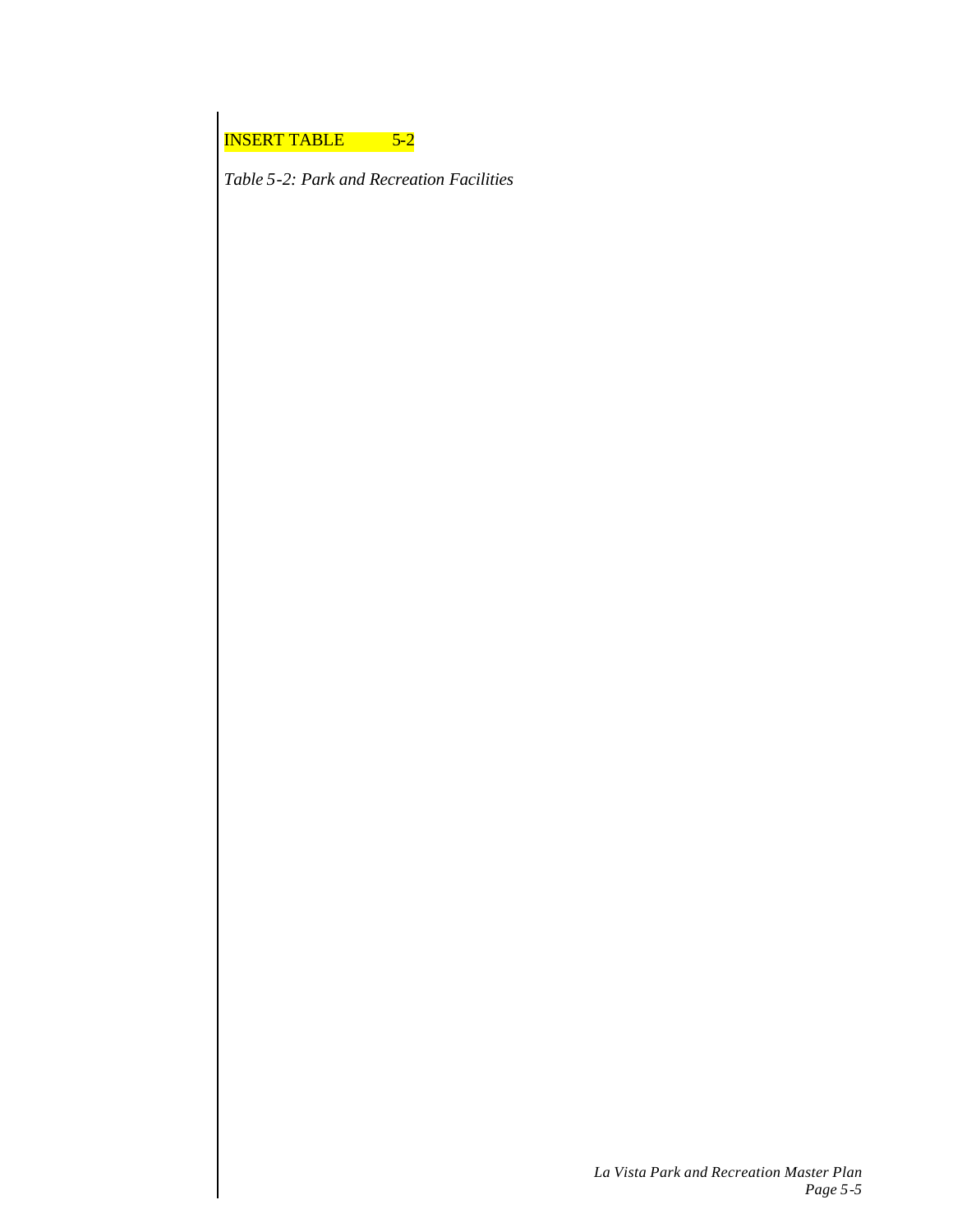*Table 5-3: Park and Recreation Support Facilities*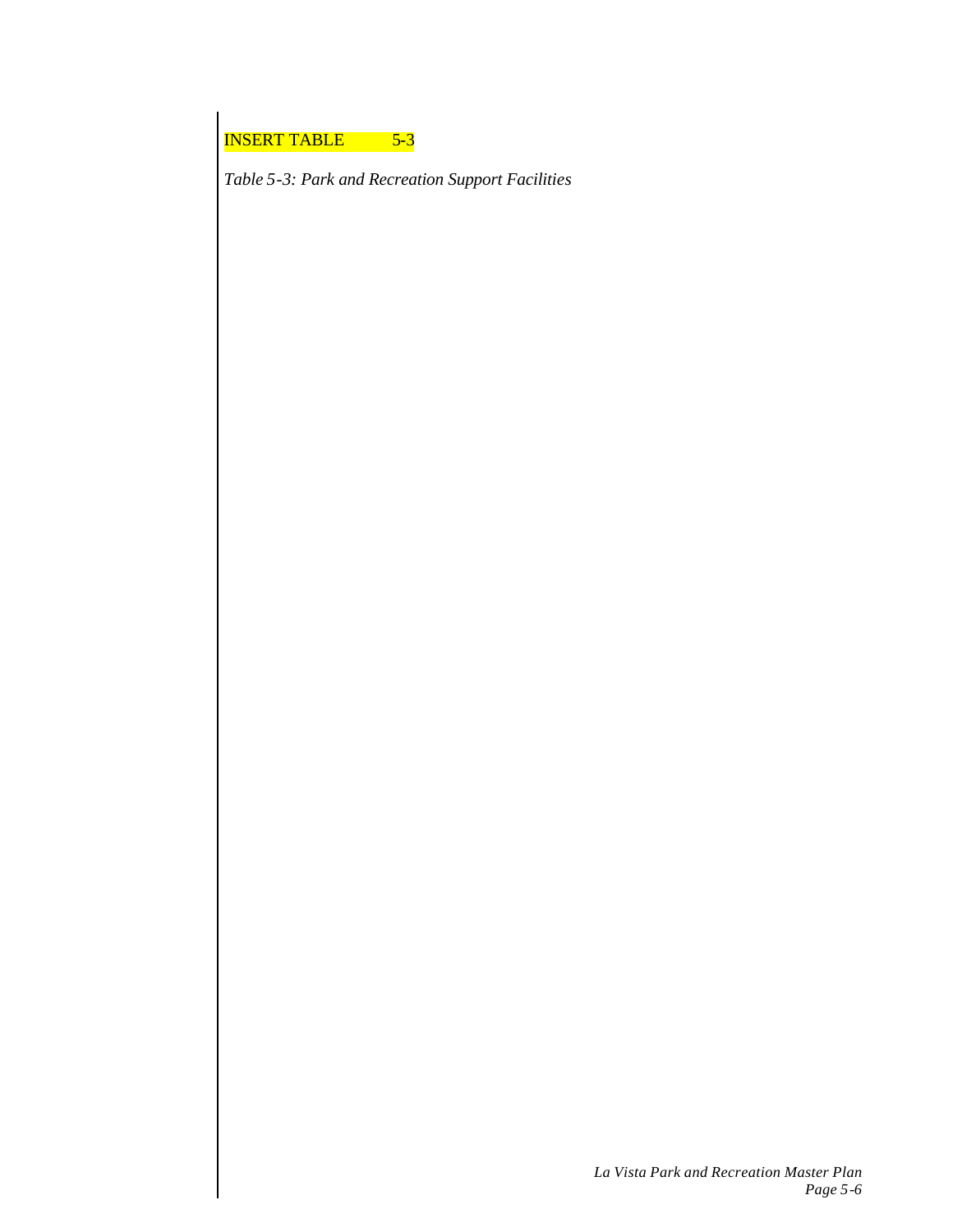*Table 5-4: Park and Recreation Support Services*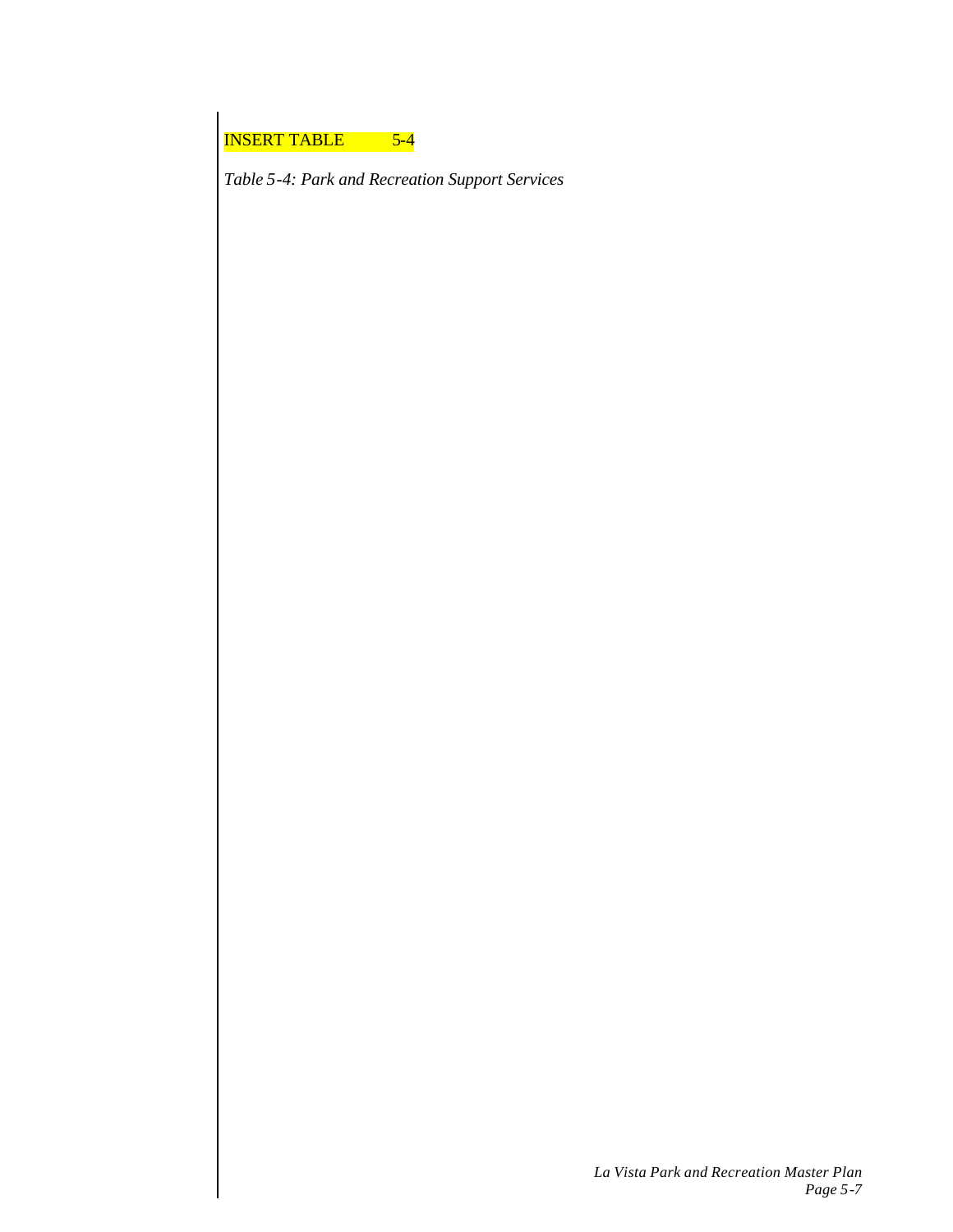### **3. How Do You Want To Get To The Parks?**

- 3.1 Provide safe access to all parks, through the use of crosswalks, signals, and/or traffic calming devices. Where possible, connect all parks and make them accessible through the use of trails and greenways. If trails and greenbelts are not possible, tie parks together through the use of sidewalks. Provide auto access (including off-street parking) to all parks except mini-parks, natural resource areas, and greenways.
- 3.2 Pedestrian access shall be provided from the surrounding area to the park. The park entrances shall be open to ensure appropriate visibility.
- 3.3 Access barriers that restrict the park service area should be removed wherever economically feasible for the City.
- 3.4 To provide a unified and complete system, green streets should be provided. Green streets are public thoroughfares flanked by widened sidewalks, lined with rows of trees, and lacking overhead utility wires that interfere with tree growth. Green street

design should adhere to the City's current right-of-way policy. Green streets can serve as links between parks, schools, and other public facilities. Green streets can be identified prior to development in new areas and retrofitted into already developed areas.

3.5 Wherever possible, off-street bicycle and pedestrian connections (through greenways, trails, green streets) should



*Green Street Sketch*

provide access between the parks and schools. Green streets should be designated to provide connections between parks and the greenway/trail system. Greenways, trails, and green streets may include signage, maps, rest areas, benches, nodes, and landscaping.

- 3.6 Safety on multi-use trails shall be increased through the use of signage, education/safety programs, and appropriate trail widths and site distances.
- 3.7 The La Vista trail system shall be coordinated with surrounding entities to ensure a complete surrounding trail network in the area.
- 3.8 Green streets, stream/creek corridors, greenways, and pedestrian corridors within publicly owned land or acquired with an easement, should be considered components of the overall park and recreation system.

### **4. How Should Parks Be Maintained and Patrolled?**

4.1 Parks shall be maintained at a level appropriate to the use, site, and management. The level of maintenance will vary from state of the art maintenance to minimum maintenance techniques. State of the art maintenance should be applied to high quality diverse landscapes that are usually associated with well-developed parks with high visitation levels. Minimum maintenance should be applied to low visitation natural areas or undeveloped parks. Specific guidelines for each maintenance level shall be determined for turf areas/mowing, fertilization, irrigation, litter control, pruning, disease/insect control, snow removal, lighting, surfaces, repairs, inspections, floral plantings, restrooms, and special features.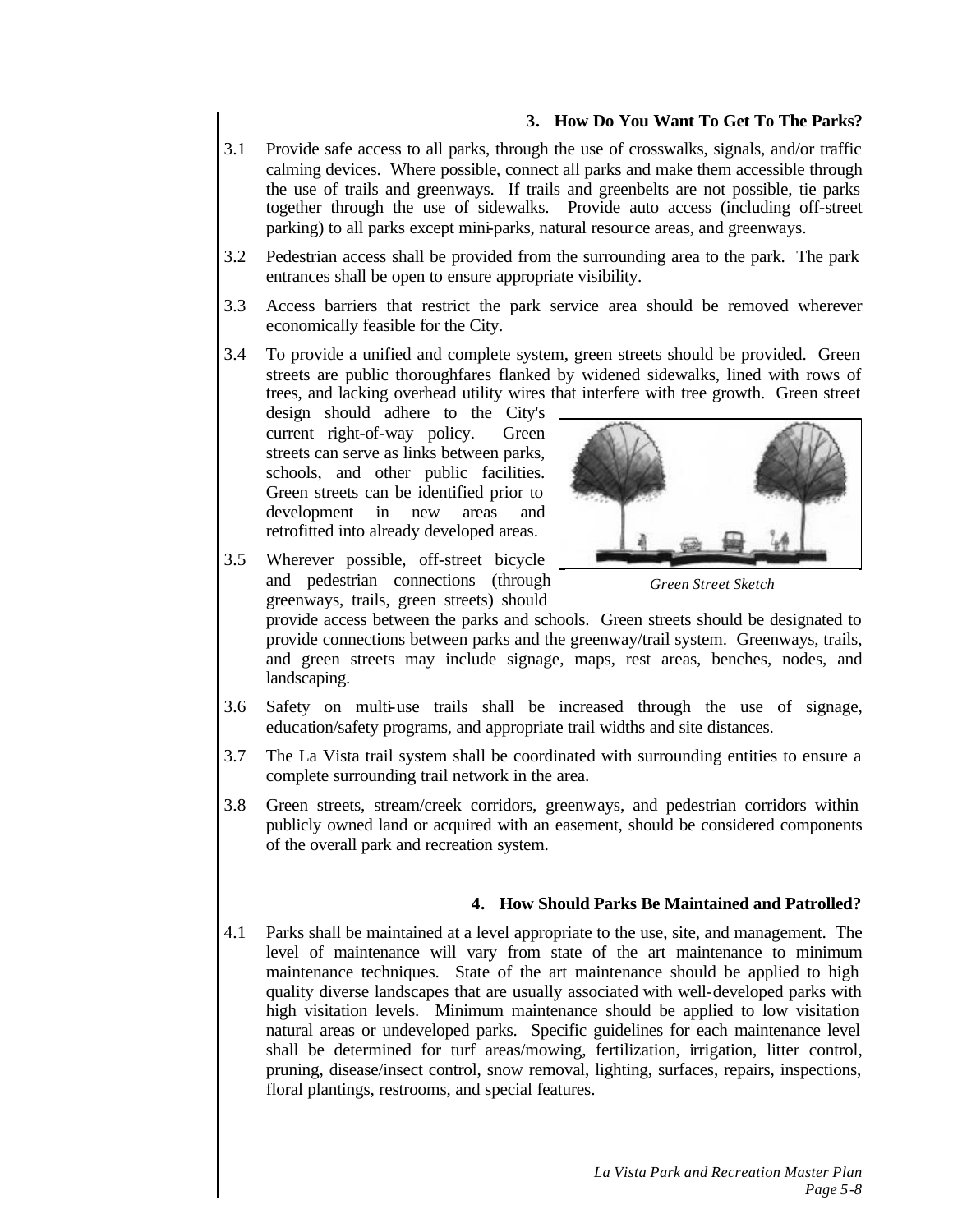- 4.2 Personnel who have background experience and knowledge in horticulture, forestry, and landscape architecture should be utilized for initial implementation and upkeep of the design, planting, and maintenance. The "Tree Plan" included in the 2002 *La Vista Park and Recreation Master Plan* should be consulted.
- 4.3 Keeping up with the growth of the City and sustaining a high level of maintenance should be accomplished by providing the appropriate staffing, equipment, and facilities. The City shall pursue every opportunity to reduce maintenance costs. Volunteers should be encouraged to assist with general maintenance and upkeep of the parks (weeding, picking up litter, etc.).
- 4.4 As the park and recreation system grows, additional maintenance facilities shall be provided in areas that best serve the system.
- 4.5 The possibility of expanding the neighborhood watch program for the parks should be explored. The on-going need for such a program should be monitored. The need for additional security should be investigated in critical areas.
- 4.6 Safety along trails shall be achieved through appropriate use of access points, surface conditions, street crossings, width, signage, security/bike patrol, and emergency call boxes.
- 4.7 In park property, all animals must be under the control of a person competent to restrain and control the animal by leash, cord, chain, or other similar restraint. The owner or person in charge of an animal shall clean up and/or remove as soon as possible any droppings deposited by the animal on park property.



*Ardmore Park*

### **5. How Should We Pay For The System?**

- 5.1 The City should pursue all possible sources of revenue (public/private funding, general fund, general obligation bonds, corporate support, new or higher user fees, park impact fees, local improvement districts, and grants). The City shall search for additional sources that may evolve.
- 5.2 Several criteria shall be used in determining the park acquisition and development priorities. Priority shall be given to the higher population density of the service area, the lowest percentage of vacant land, and/or the area having the least available open space sites with public access. Although there will be a planned, systematic acquisition program, it should not take precedence over opportunity purchases. Opportunity purchases should take advantage of timely situations when land becomes available at an appropriate cost.
- 5.3 Before major improvements are pursued, staffing, maintenance, and upkeep requirements should be evaluated.
- 5.4 General cooperation between government agencies and departments should be encouraged to support the park and recreation system. Funding priorities between agencies should be proportional to the benefits.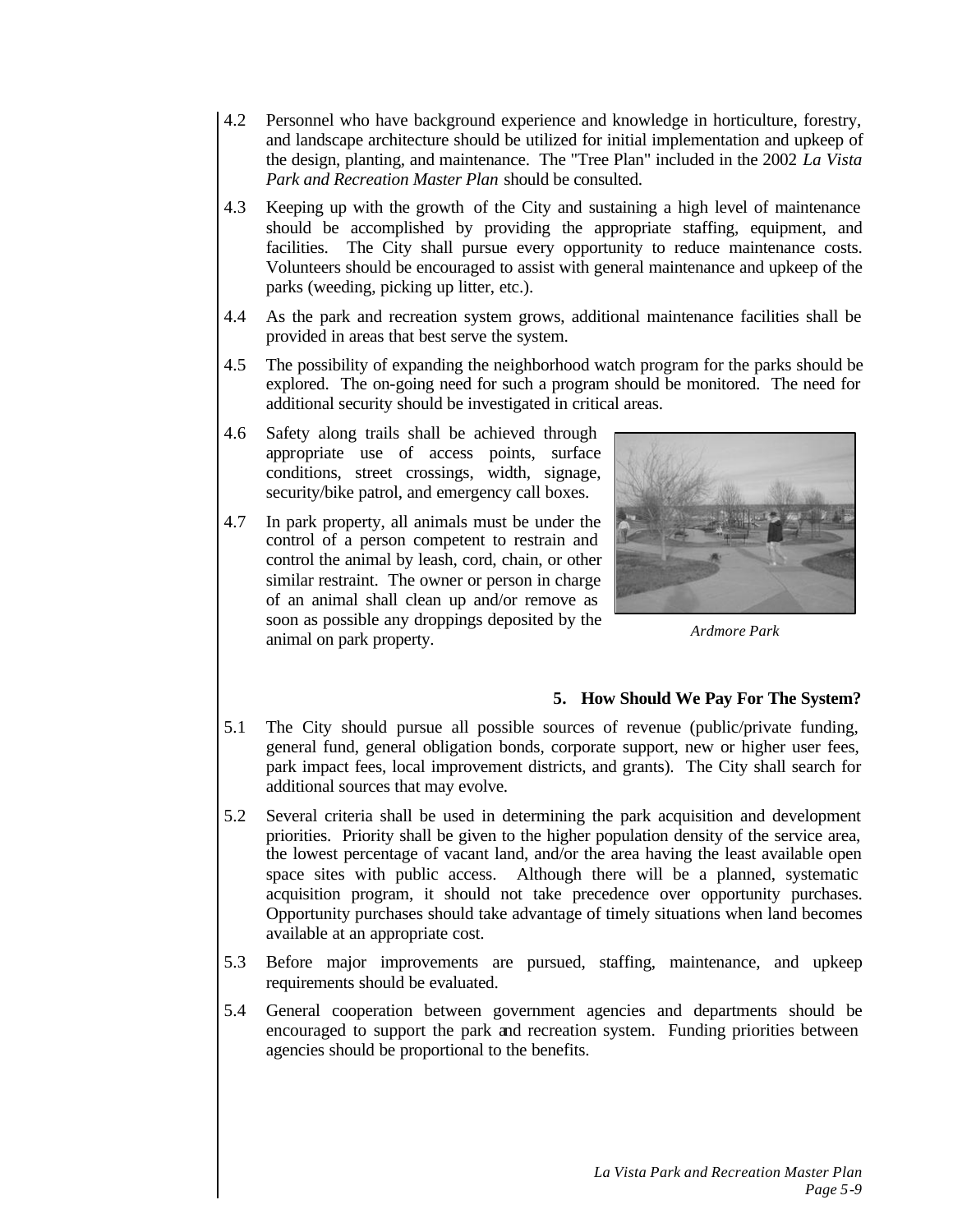- 5.5 Recreational opportunities (such as softball, Little League, soccer, golf driving ranges, etc.) offered by the private sector should be encouraged and facilitated by the City whenever possible. However, private and public opportunities should not compete.
- 5.6 The City should accept land donations when the parcel being donated meets the park needs as shown on the *La Vista Park and Recreation Master Plan*. Land not identified for inclusion in the



*La Vista Soccer Complex*

Master Plan may also be accepted when the subject parcel can be sold or exchanged. Such land should be resold with the proceeds of the sale being used for parkland acquisition, development, rehabilitation, and ma intenance or exchanged for other suitable parkland or in such cases the City Council deems appropriate.

5.7 The City has the responsibility to deliver efficient park services to all residents by acquiring, developing, and maintaining facilities in order to serve the park and recreation needs of its residents. Subsequent reductions in operations and maintenance expenses shall be executed on a system-wide basis where possible and not as a result of a site- or region-specific impact.

# **POLICY IMPLEMENTATION PROGRAMS**

Implementation programs are designed to provide equitable service across the City, recognizing geographic as well as population density needs. To do that, La Vista needs to:

- Ensure acquisition and/or development of park and recreation facilitie s normally not included under levels of service are responsive to the community's needs and are obtainable
- Renovate and upgrade existing mini-parks, neighborhood parks, and community parks and acquire and develop new parks to reach equity
- Acquire and/or develop mini-parks, neighborhood parks, and community parks to serve new homes within the extra-territorial jurisdiction and the future growth and development area
- Provide financial strategies to address capital funding requirements

Results of work activities conducted as part of the park system planning process described in the preceding sections of this report provide the basis for the recommended implementation program. The background information provides the foundation of the plan policies that in turn set the direction of the implementation program.

The La Vista Park and Recreation Advisory Board will continue to be responsible for making recommendations to the City Council regarding the City's park and recreation system. The primary role of the Board will be to:

• Guide new park development as contemplated in the *Park and Recreation Master Plan.*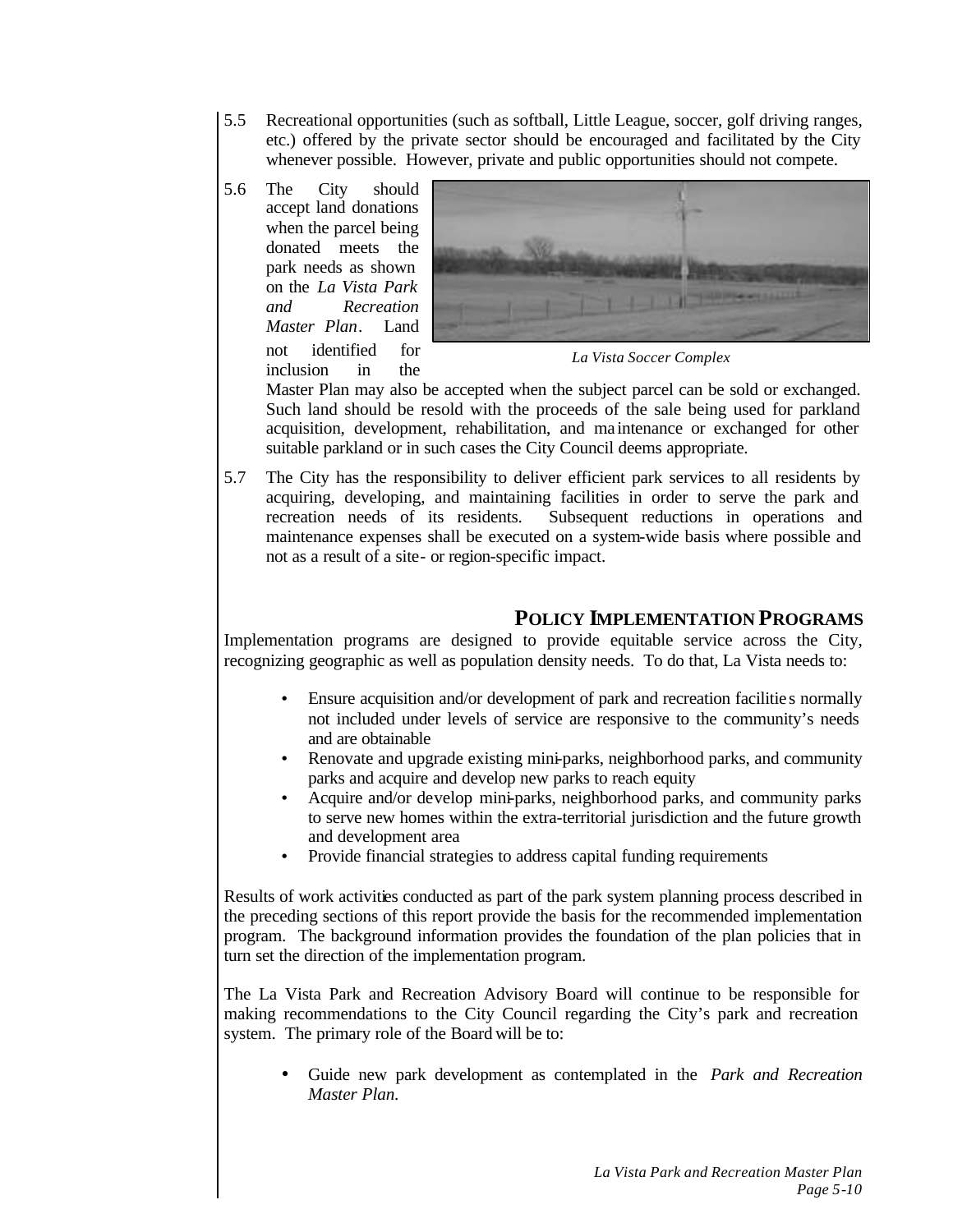- Provide recommendations to the City Council regarding provisions for miniparks, neighborhood parks, community parks, school-parks, greenways/trails, special use facilities, large urban parks, sports complexes, and natural resource areas that are components of the *Park and Recreation Master Plan*.
- Research and provide input to the City Council regarding alternate sources of revenue to finance park facilities.
- Provide an annual review of the park programs and the City's progress in implementing the *Park and Recreation Master Plan* to the City Council.
- Provide five-year updates of the *Park and Recreation Master Plan* to the City Council to account for progress made and to amend the plan in response to changing circumstances.

The implementation program for the *Park and Recreation Master Plan* is a two-part implementation strategy. It is built upon background information gathered during previous phases of the project.

**Part 1: Park and Recreation Facilities** evaluates existing facilities, present and future park and recreation needs, and access requirements to address the first four policy categories:

- 1. Where should parks be built?
- 2. What do you want to do in the parks?
- 3. How do you want to get to the parks?
- 4. How should parks be maintained and patrolled?

**Part 2: Financing Strategies** provides numerous methods and sources for upgrading and rehabilitating existing facilities and acquiring and developing new projects. This part addresses the last policy category:

5. How should we pay for the system?

# **PART 1: PARK AND RECREATION FACILITIES**

Part 1 is divided in to three main topics. The first is Park Development, encompassing park facility categories, park size guidelines, land acquisition, park street frontage, pedestrian accommodations, intergovernmental coordination, and maintenance. The second is Park Facility Needs and Locations, discussing the primary components of the park and recreation system and improvements to meet the existing and future demands of the park and recreation system. The third discusses the Service Area and Level of Service.

### **I. Park Development**

**Park Facility Categories.** The City should determine park distribution geographically, so all residents are within walking distance of a park and recreation facility. Nine park classifications are established for the comprehensive parks system.

- Mini-Parks
- Neighborhood Parks
- Community Parks
- Special use Facilities
- Sports Complexes
- School-Parks
- Large Urban Parks
- Natural Resource Areas
- Greenways/Trails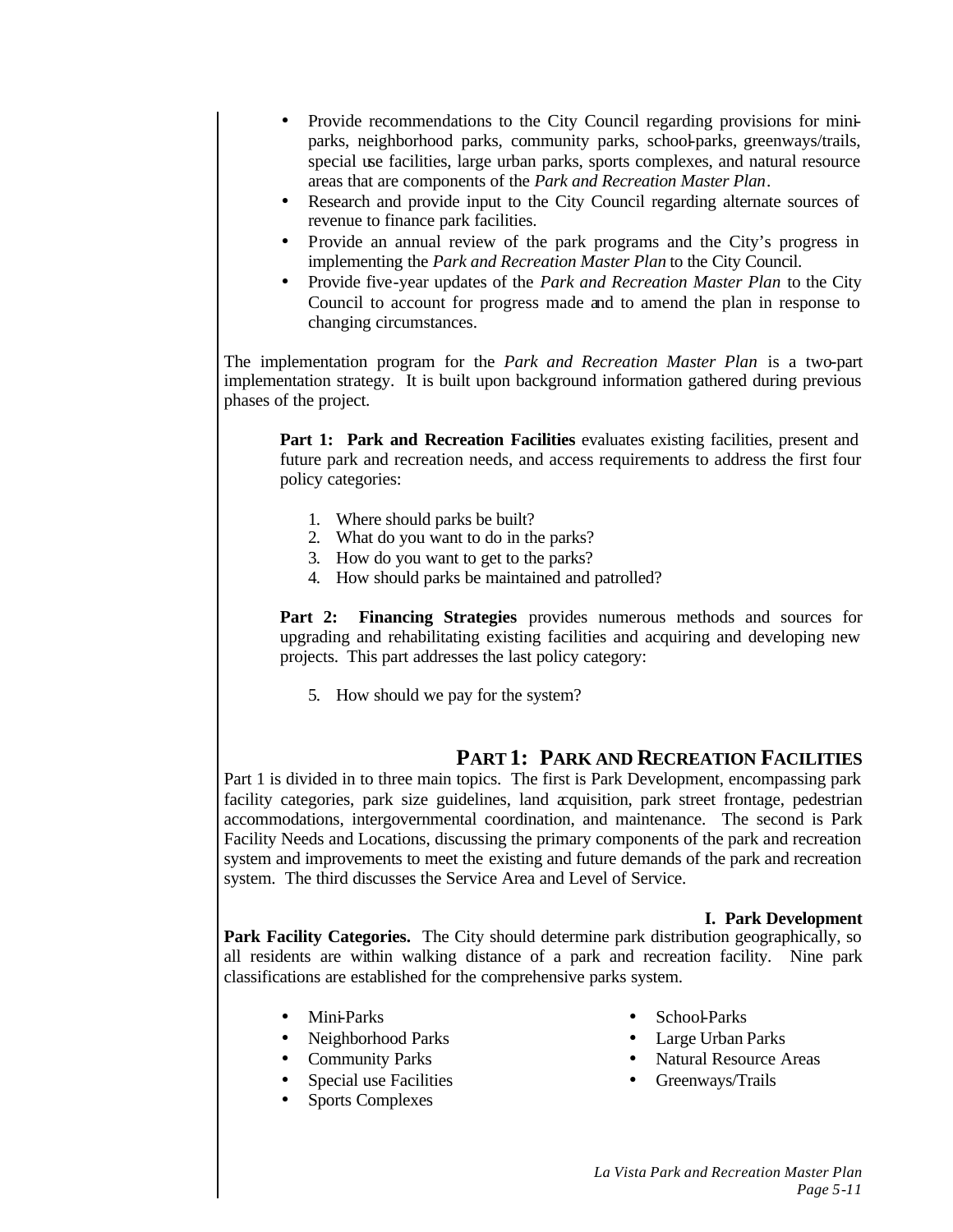Some parks have been reclassified from what they were identified as during the inventory phase into a different classification to better serve the needs of La Vista residents. A detailed breakdown of recommendations according to proposed classifications of all existing and proposed parks is provided in Section 6: Recommendations. *Table 5-5: Existing and Proposed Park Facilities* below shows both park facility categories/classifications and acreages for existing and proposed mini-parks, neighborhood parks, community parks, special use facilities, sport complexes, and large urban parks. (Although greenways, trails, and green streets are proposed, they are not included in the following table.)

| <b>Existing Mini-Parks</b>                                    | <u>Acreage</u> |
|---------------------------------------------------------------|----------------|
| <b>Apollo Park</b>                                            | 2.20           |
| <b>Ardmore Park</b>                                           | 1.50           |
| <b>Camenzind Park</b>                                         | 2.20           |
| Central Park (mini-park)                                      | 1.90           |
| <b>Champion Park</b>                                          | 2.50           |
| City Park (north mini-park)                                   | 1.20           |
| City Park (east mini-park)                                    | 0.30           |
| <b>Memorial Children's Park</b>                               | 1.00           |
| <b>Proposed Mini-Parks</b>                                    | <u>Acreage</u> |
| Stoneybrook South Park (existing subdivision park)            | 2.12           |
| Giles Corner Park (proposed subdivision park)                 | 1.67           |
| <b>Mini-Park Total</b>                                        | 16.59          |
| <b>Existing Neighborhood Parks</b>                            | <u>Acreage</u> |
| Jaycee Park                                                   | 2.60           |
| Mavor's Park/G. Stanlev Hall Elementary School-Park           | 7.59           |
| <b>Proposed Neighborhood Parks</b>                            | <u>Acreage</u> |
| La Vista West Elementary School-Park (existing school-site)   | 5.23           |
| La Vista Jr. High School-Park (existing school-site)          | 20.56          |
| Portal Elementary School-Park (new school under development)  | 9.45           |
| Southwind Park (existing subdivision park)                    | 3.25           |
| 100 <sup>th</sup> Street Park (proposed new park)             | 7.50           |
| Centennial Park (proposed new park)                           | 8.60           |
| Harrison Hills Park (proposed new park)                       | 2.00           |
| East Park (existing subdivision park)                         | 10.00          |
| West Park/Southridge Meadows Park (existing subdivision park) | 13.30          |
| Meadows Park and Swimming Pool (existing subdivision park)    | 13.90          |
| Willow Creek Park (proposed new park)                         | 7.73           |
| 152 <sup>nd</sup> Street Park (proposed new park)             | 5.00           |
| Millard Neighborhood Park (existing subdivision park)         | 7.50           |
| Springhill Park (proposed new park)                           | 7.50           |
| <b>Neighborhood Park Total</b>                                | 131.71         |

*Table 5-5: Existing and Proposed Park Facilities*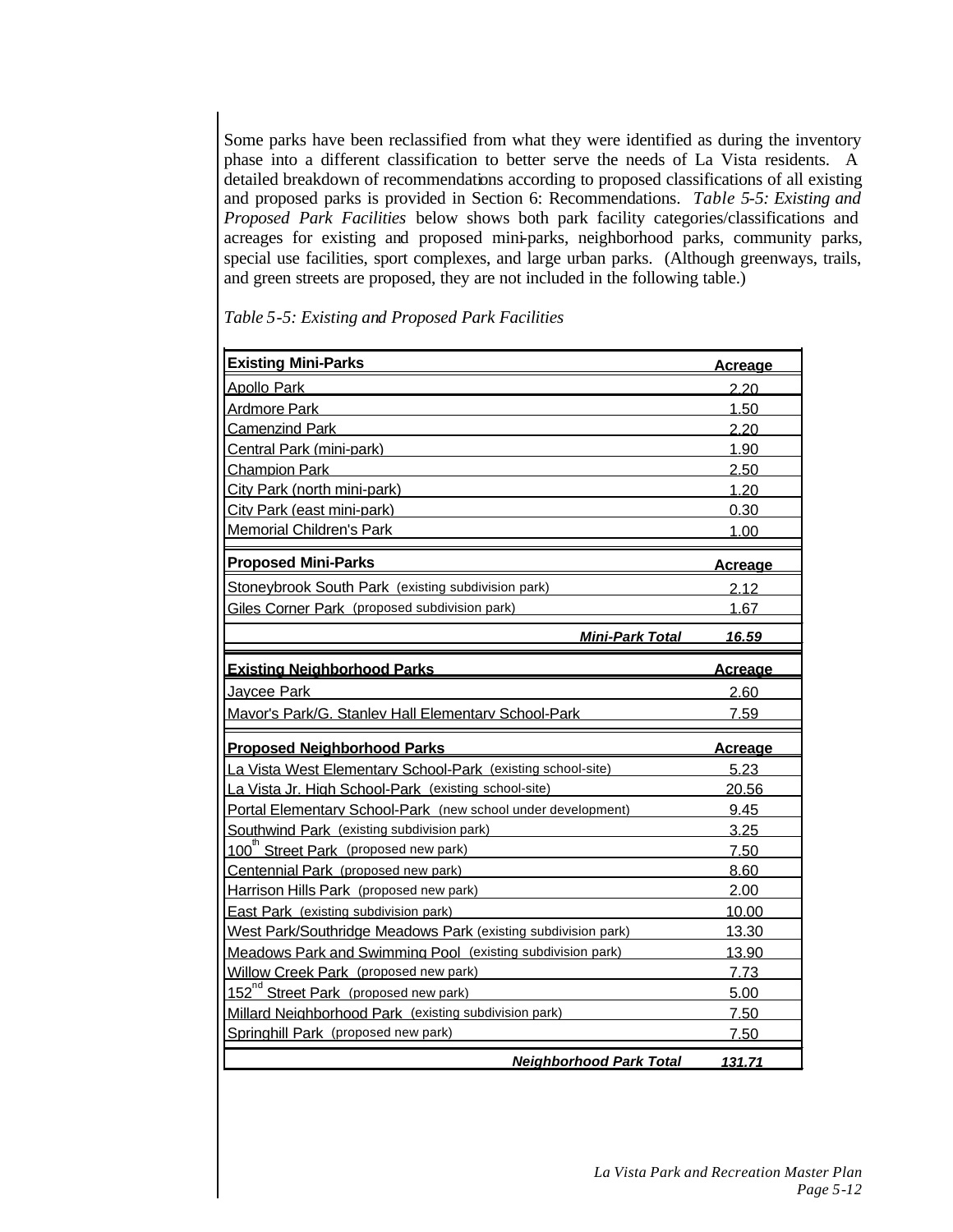| <b>Existing Community Park</b>                              | <u>Acreage</u> |
|-------------------------------------------------------------|----------------|
| <b>Central Park</b>                                         | 19.50          |
| <b>Proposed Community Park</b>                              | <u>Acreage</u> |
| <b>Millard Community Park</b> (existing subdivision park)   | 62.10          |
| <b>Community Park Total</b>                                 | 81.60          |
| <b>Existing Sports Complexes</b>                            | <u>Acreage</u> |
| <b>City Park</b>                                            | 12.80          |
| <b>Kelly McMahon Field</b>                                  | 6.00           |
| La Vista Soccer Complex                                     | 34.00          |
| La Vista Sports Complex                                     | 28.00          |
| <b>Proposed Sports Complexes</b>                            | <u>Acreage</u> |
| La Vista Sports Complex North Expansion (proposed new park) | 17.20          |
| La Vista Sports Complex South Expansion (proposed new park) | 11.78          |
| <b>Sports Complexes Total</b>                               | 109.78         |
| <b>Existing Special Use Facilities</b>                      | <u>Acreage</u> |
| La Vista Falls Golf Course                                  | 30.00          |
| <b>Municipal Pool</b>                                       | 1.85           |
| La Vista Community Center                                   | 8.00           |
| Eberle/Walden Park/Access                                   | 0.06           |
| <b>Hollis Park</b>                                          | 0.50           |
| <b>Special Use Facilities Total</b>                         | 40.41          |
| <b>Proposed Large Urban Park</b>                            | Acreage        |
| La Vista Commons (proposed new park)                        | 168.38         |
| <b>Large Urban Parks Total</b>                              | 168.38         |
|                                                             |                |
| <b>Total Park Acreage</b>                                   | 548.47         |

### *Table 5-5: Existing and Proposed Park Facilities (continued)*

Park Size Guidelines. The Master Plan policies include guidelines for park size so the nine park classifications can provide suitable recreational opportunities to La Vista residents. The Master Plan policies were based on community input, the existing park and recreation system, and National Recreation and Park Association guidelines. Specific size guidelines were developed for mini-parks, neighborhood parks, community parks, sports complexes, school-parks, and large urban parks.

- Mini-parks  $-2,500$  square feet to 1 acre
- Neighborhood parks 5 to 10 acres
- Community parks 30 to 50 acres
- Sports complexes greater than 25 acres
- School-parks  $-5$  to 20 acres (variable)
- Large urban parks greater than 50 acres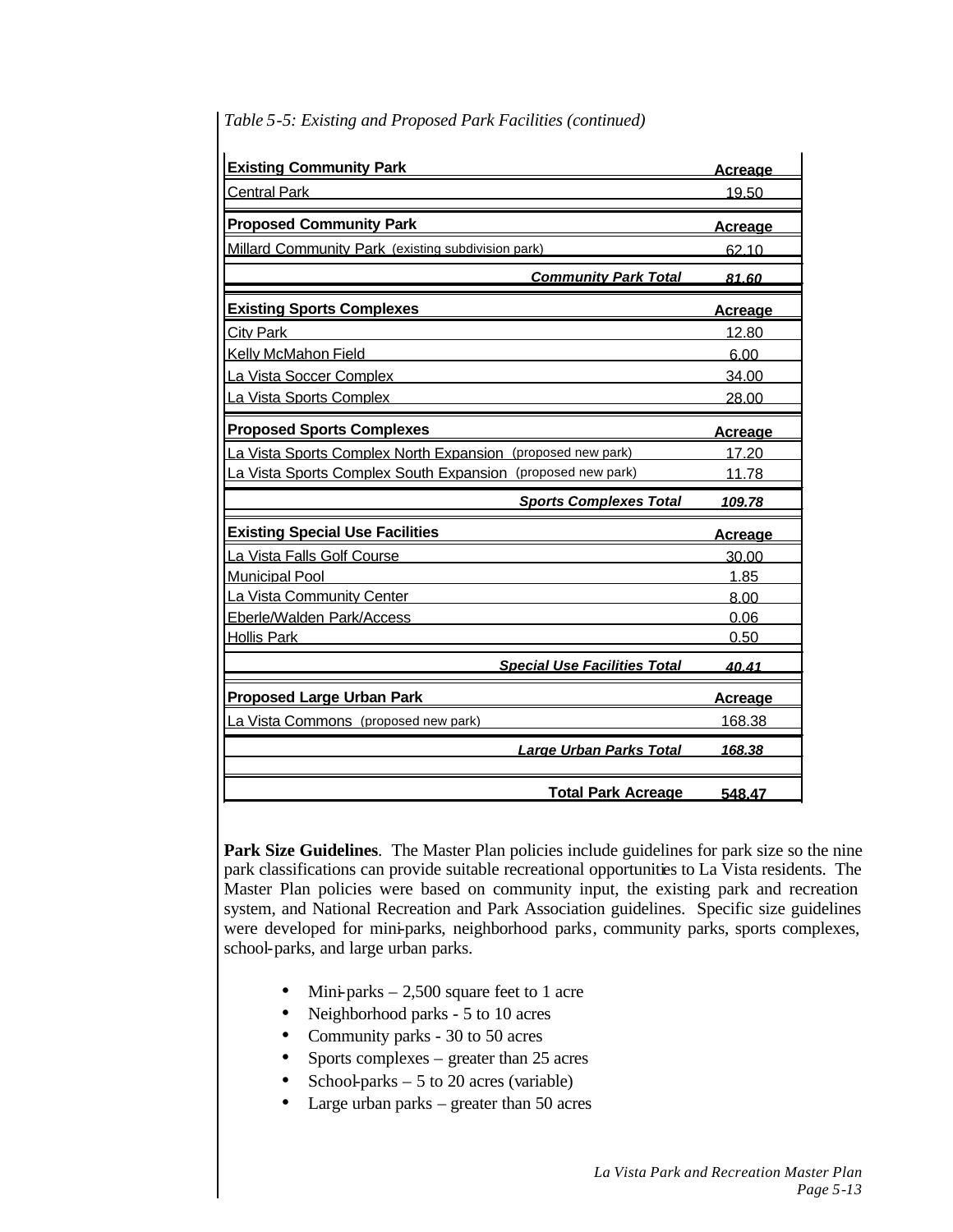Park sites may serve multiple park classification roles (i.e., both a neighborhood park and special use facility) by virtue of having sufficient size and the variety of improvements to fulfill both functions. Size guidelines were not developed for special use facilities, natural resource areas, and greenways/trails because of their unique character.



**Land Preservation.** Some of the recommendations in the *Park and Recreation*

*Memorial Children's Park*

*Master Plan* will require the City to preserve additional land. While it may not be feasible for the City to acquire all the recommended parkland, the City should, at the least, examine ways to preserve these lands for public use. Preservation may take place through public and private partnerships, Sanitary Improvement Districts, Natural Resource Districts, donations, and easements, along with other means. Policies and procedures need to be adopted to ensure the City preserves only land actually needed for park and recreation purposes. The City should:

- Establish a strategy to preserve land in areas where the need exists or will exist in the future through purchase, lease purchase options, shared use agreements, gifts, easement, private ownership, or other means. The strategy should include sale of excess land to fund new acquisitions.
- Develop criteria to guide decisions on acquisition and disposal of parkland. Criteria should include acquisition of areas contiguous to existing park properties that will be beneficial to the park and the City, preservation of unique areas, suitability for specific use and community needs, the ability to provide public access, and suitability for development of parkland.
- Establish criteria for land to be dedicated so the City is not burdened with leftover parcels or areas unsuitable for development as parks. Require that zoning and pre-application meetings deal specifically with plans and needs for the area being platted, and that subdivision plans adhere to them.

**Park Street Frontage.** Ideally, all parks should have some amount of street frontage. For future park planning, a general guideline would be one full street frontage for mini-parks, one full street frontage for neighborhood parks, and two full street frontages for a community park. The goal shall be to make parks visible to residents and passer-bys, instead of hidden behind houses and other developments.

**Pedestrian Accommodations.** To make the ¼ mile service area for mini-parks and the ½ mile service area for neighborhood parks and neighborhood school-parks effective, accommodations need to be provided for pedestrians to safely travel to and from parks. Pedestrian accommodations include pedestrian activated signals and signage. Pedestrian activated signals should be provided in conjunction with the trail and/or street system. Signage notifies both pedestrians and drivers of safe access routes to the park. The necessary accommodations are determined individually for each park and trail facility. Pedestrian accommodations within the servic e area of each park should be provided to allow safe access to and from the park.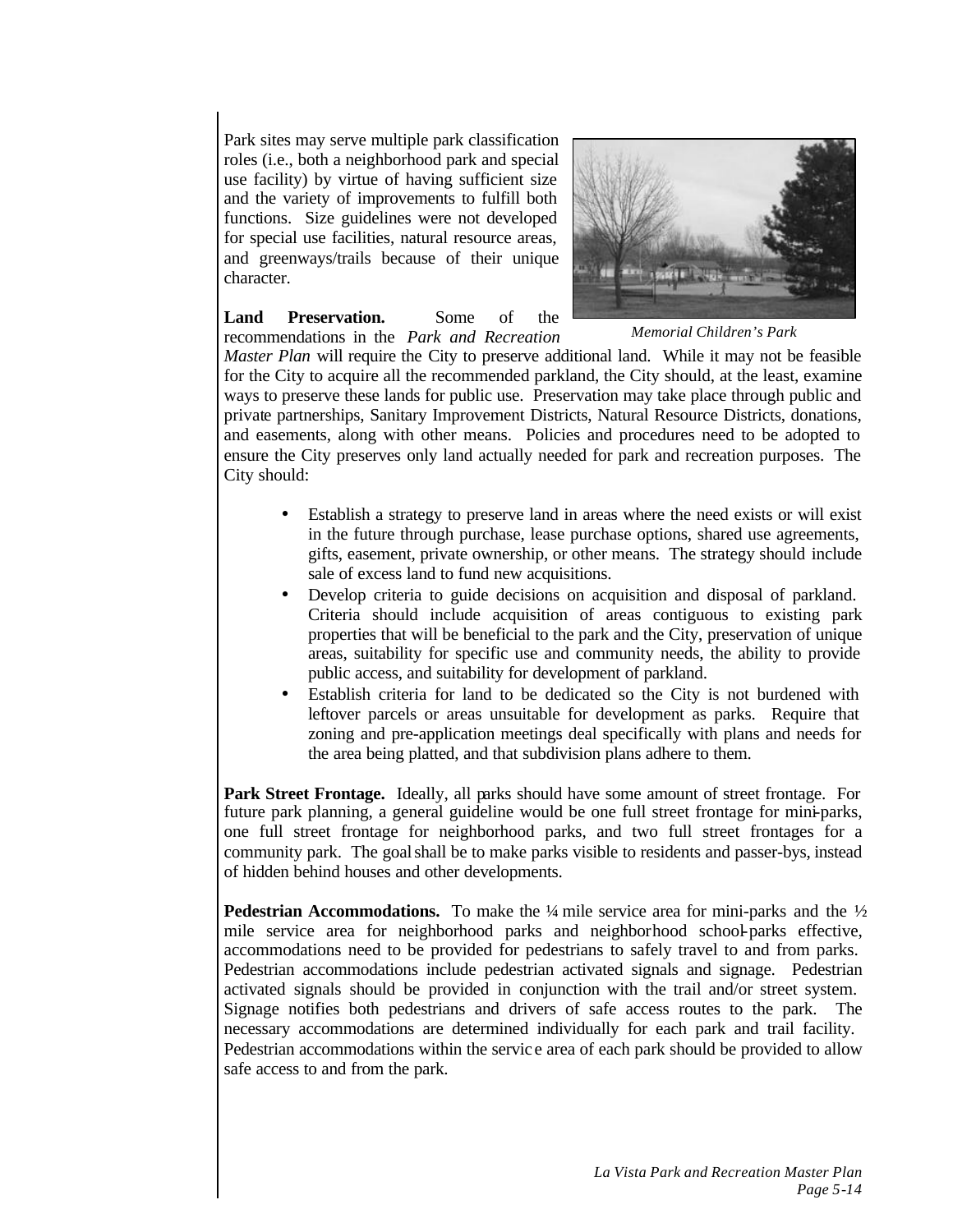**Intergovernmental Coordination**. The City should seek intergovernmental agreements to incorporate existing and proposed school district "park type" properties into the *Park and Recreation Master Plan* and embrace opportunities to expand future cooperation for mutual benefit. The City should also coordinate with communities and counties in the region to plan and develop metropolitan and regional trail connections.

**Maintenance Plan.** The *La Vista Park and Recreation Master Plan* proposes numerous improvements to existing parks and the addition of many more parks, greenways, and trails. One result of providing such a diverse park and recreation system are the extensive maintenance requirements.

The *Park Maintenance Standards*, a National Recreation and Park Association (NRPA) publication, has developed a maintenance system involving six maintenance modes. The varying levels of maintenance fit the different types of parkland. These maintenance modes are used to determine maintenance guidelines for the La Vista park and recreation system. Each mode is described with a general definition and a detailed description regarding fourteen maintenance elements. Each of the six modes is described below.

**Mode I:** State of art maintenance applied to a high quality diverse landscape. Usually associated with high traffic urban areas such as public squares, malls, governmental grounds, or high visitation parks.

- 1. Turf Care: Grass height ma intained according to species and variety of grass. Mowed at least once every five working days. Aeration as required, not less than four times per year. Reseeding or sodding as needed. Weed control should be practiced so that no more than one percent of the surface has weeds present.
- 2. Fertilizer: Adequate fertilization applied to plant species according to their optimum requirements. Turf species should follow recommendations in *Park Maintenance Standards* (page 14). Application rates and times should ensure an even supply of nutrients for the entire year. Nitrogen, phosphorus, and potassium percentages should follow local recommendations from the County Extension Service. Trees, shrubs, and flowers should be fertilized according to their individual requirements of nutrients for optimum growth. Unusually long or short growing seasons may modify the requirements slightly.
- 3. Irrigation: Sprinkler irrigated. Electric automatic commonly used. Some manual systems could be considered adequate under plentiful rainfall circumstances and adequate staffing. Frequency of use follows rainfall, temperature, seasonal length, and demands of plant material.
- 4. Litter Control: Minimum of once per day, seven days per week. Extremely high visitation may increase the frequency. Receptacles should be plentiful enough to hold all trash generated between servicing without normally overflowing.
- 5. Pruning: Frequency dictated primarily by species and variety of trees and shrubs. Length of growing season and design concept also a controlling factor as are clipped hedges versus natural style. Timing usually scheduled to coincide with low demand periods or to take advantage of special growing characteristics such as pruning after flowering.
- 6. Disease and Insect Control: Control program may use any of these philosophies: 1) Preventative - a scheduled chemical or cultural program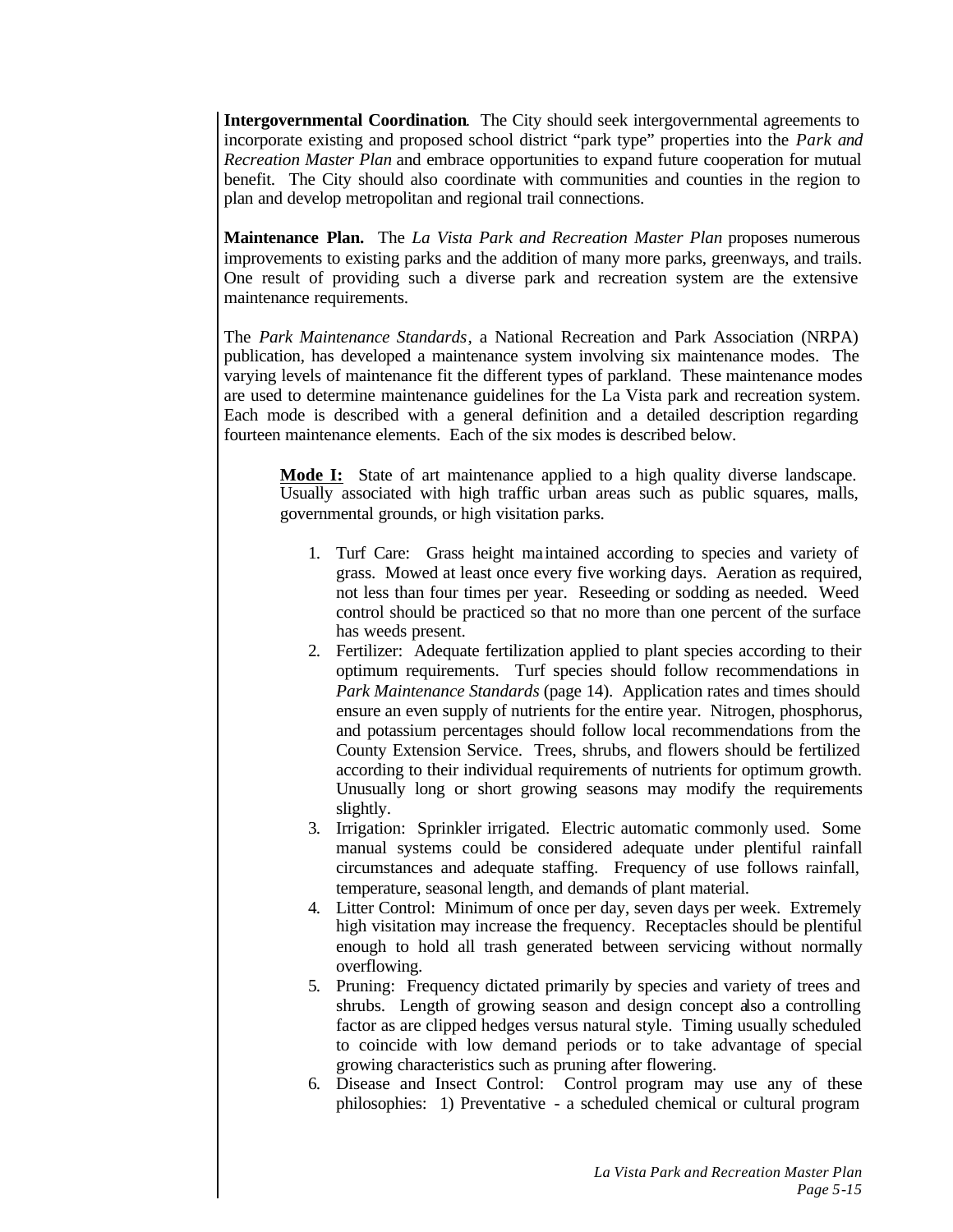designed to prevent significant damage. 2) Corrective - application of chemical or mechanical controls designed to eliminate observed problems. 3) Integrated pest management - withholding any controls until such time as pests demonstrate damage to plant materials or become a demonstrated irritant in the case of flies, mosquitoes, gnats, etc. At this maintenance level the controlling objective is to not have the public notice any problems. It is anticipated at Mode I that problems will either be prevented or observed at a very early stage and corrected immediately.

- 7. Snow Removal: Starts the same day as accumulations of two inches are present. Follow same guidelines as other community buildings, based on seasonal variations.
- 8. Lighting: Maintenance should preserve the original design. Damaged systems should be repaired as quickly as they are discovered. Bulb replacement should be done during the first working day after the outage reported.
- 9. Surfaces: Sweeping, cleaning, and washing of surfaces needs to be done so that at no time does an accumulation of sand, dirt, and leaves distract from the looks or safety of the area. Repainting or restaining of structures should occur when weather or wear deteriorate the appearance of the covering. Wood surfaces requiring oiling should be done a minimum of four times per year. Stains to surfaces should be taken off within five working days. Graffiti should be washed off or painted over the next working day after application.
- 10. Repairs: Repairs to all elements of the design should be done immediately upon discovery provided replacement parts and technicians are available to accomplish the job. When disruption to the public might be major and the repair not critical, repairs may be postponed to a time period which is least disruptive.
- 11. Inspection: Inspections of this area should be done daily by a member of staff.
- 12. Floral Plantings: Normally extensive unusual floral plantings are part of the design. These may include ground level beds, planters, or hanging baskets. Often multiple plantings are scheduled, usually at least two blooming cycles per year. Some designs may call for a more frequent rotation of bloom. Maximum care of watering, fertilizing, disease control, disbudding, and weeding is necessary. Weeding flowers and shrubs is done a minimum of once per week. The desired standard is essentially weed free.
- 13. Rest Rooms: Not always a part of the design but where required will normally receive no less than once per day servicing. Especially high traffic areas may require multiple servicings or a person assigned as attendant.
- 14. Special Features: Features such as fountains, drinking fountains, sculpture, speaker systems, structural art, flagpoles, or parking and crowd control devices may be part of the integral design. Maintenance requirements can vary drastically but for this mode it should be of the highest possible order.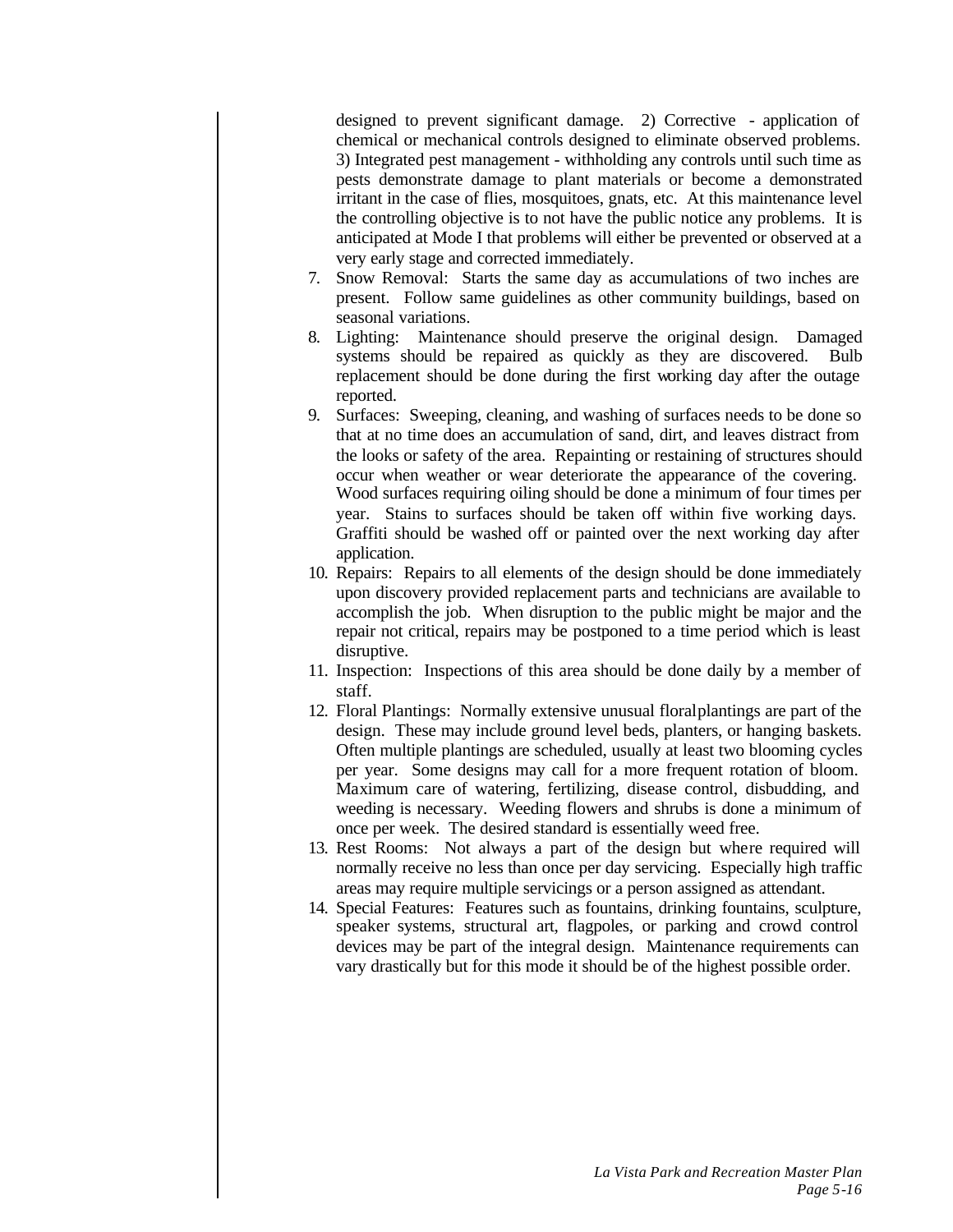**Mode II:** High level maintenance – associated with well developed park areas with reasonably high visitation.

- 1. Turf Care: Grass cut once every five working days. Aeration as required but not less than two times per year. Reseeding or sodding when bare spots are present. Weed control practiced when weeds present visible problem or when weeds represent five percent of the turf surface. Some pre-emergent products may be utilized at this level.
- 2. Fertilizer: Adequate fertilizer level to ensure that all plant materials are healthy and growing vigorously. Amounts depend on species, length of growing season, soils, and rainfall. Rates should correspond to the lowest recommended rates shown in the chart on page 14 of *Park Maintenance Standards*. Distribution should ensure an even supply of nutrients for the entire year. Nitrogen, phosphorus, and potassium percentages should follow local recommendations from the County Extension Service. Trees, shrubs,

and flowers should receive fertilizer levels to ensure optimum growth.

- 3. Irrigation: Some type of irrigation system available. Frequency of use follows rainfall, temperature, seasonal length, and demands of plant material.
- 4. Litter Control: Minimum of once per day, five days a week. Off-site movement of trash dependant on size of containers and use by the public. High use may dictate once per day cleaning or more. Containers are serviced.
- 5. Pruning: Usually done at least once per season unless species planted dictate more frequent attention. Sculptured hedges or high growth species may dictate a more frequent requirement than most trees and shrubs in natural growth style plantings.



*"Help Keep La Vista Clean"*

- 6. Disease and Insect Control: Usually done when disease or insects are inflicting noticeable damage, reducing vigor of plant materials, or could be considered a bother to the public. Some preventative measures may be utilized such as systemic chemical treatments. Cultural prevention of disease problems can reduce time spent in this category. Some minor problems may be tolerated at this level.
- 7. Snow Removal: None except where major access ways or active parking areas dictate the need for removal.
- 8. Lighting: Replacement or repair of fixtures when observed or reported as not working.
- 9. Surfaces: Should be cleaned, repaired, repainted, or replaced when appearance has noticeably deteriorated.
- 10. Repairs: Should be done whenever safety, function, or bad appearance is in question.
- 11. Inspection: Inspection by staff member at least once a day when regular staff is scheduled.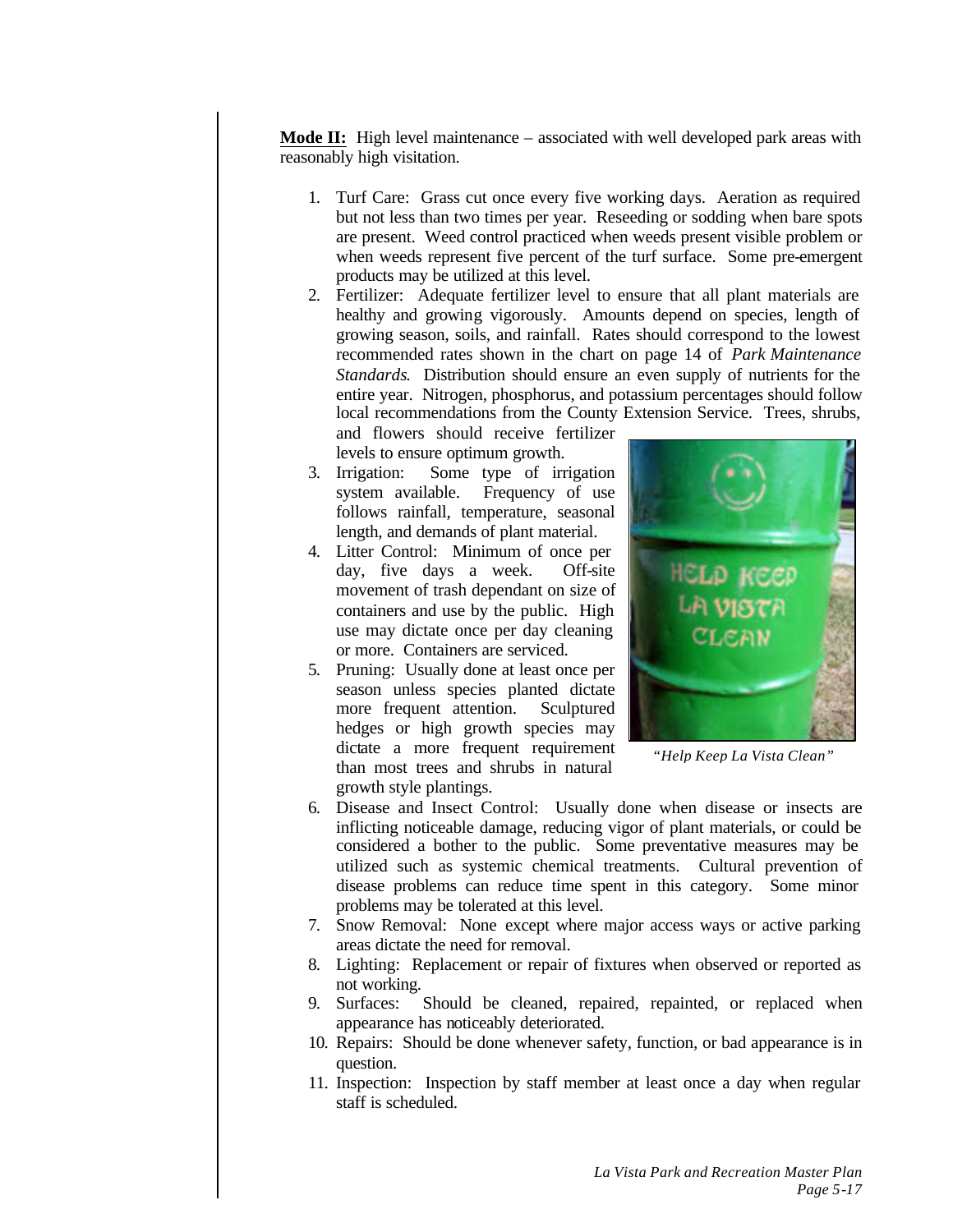- 12. Floral Plantings: Some sort of floral planting present. Normally no more complex than two rotations of bloom per year. Care cycle usually at least once per week except watering may be more frequent. Health and vigor dictate cycle of fertilization and disease control. Beds essentially kept weed free.
- 13. Rest Rooms: When present should be maintained at least once per day as long as they are open to public use. High use may dictate two servicings or more per day. Servicing period should ensure an adequate supply of paper and that rest rooms are reasonably clean and free from bad odors.
- 14. Special Features: Should be maintained for safety, function, and high quality appearance as per established design.

**Mode III:** Moderate level of maintenance – associated with locations with moderate to low levels of development, moderate to low levels of visitation or with agencies that because of budget restrictions can't afford a higher intensity of maintenance.

- 1. Turf Care: Cut once every 10 working days. Normally not aerated unless turf quality indicates a need or in anticipation of an application of fertilizer. Reseeding or resodding done only when major bare spots appear. Weed control measures normally used when fifty percent of small areas is weed infested or general turf quality low in fifteen percent or more of the surface area.
- 2. Fertilizer: Applied only when turf vigor seems to be low. Low level application done on a once per year basis. Rate suggested is one-half the level recommended on the chart on page 14 in *Park Maintenance Standards* for species and variety.
- 3. Irrigation: Dependent on climate. Rainfall locations above twenty-five inches per year usually rely on natural rainfall with the possible addition of portable irrigation during periods of drought. Dry climates below twentyfive inches normally have some form of supplement irrigation. When irrigation is automatic a demand schedule is programmed. Where manual servicing is required two to three times per week operation would be the norm.
- 4. Litter Control: Minimum service of two to three times per week. High use may dictate higher level during warm season.
- 5. Pruning: When required for health or reasonable appearance. With most tree and shrub species this would not be more frequent than once every two or three years.
- 6. Disease and Insect Control: Done only on epidemic or serious complaint basis. Control measures may be put into effect when the health or survival of the plant material is threatened or where public's comfort is concerned.
- 7. Snow Removal: None except where major access ways or active parking areas dictate the need for removal.
- 8. Lighting: Replacement or repair of fixtures when report filed or when noticed by employees.
- 9. Surfaces: Cleaned on complaint basis. Repaired or replaced as budget allows.
- 10. Repairs: Should be done whenever safety or function is in question.
- 11. Inspection: Once per week.
- 12. Floral Plantings: Only perennials or flowering trees or shrubs.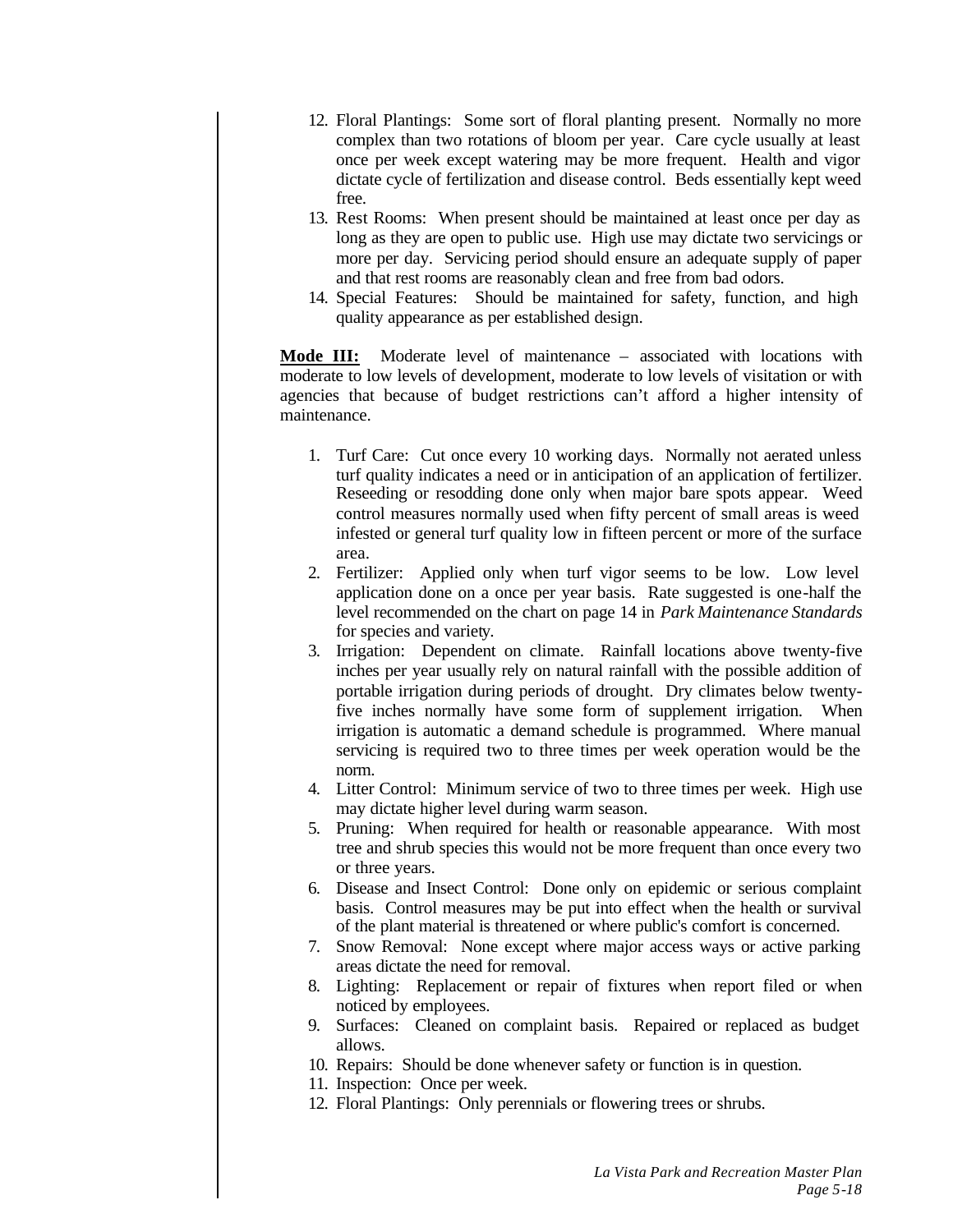- 13. Rest Rooms: When present, serviced a minimum of five times per week. Seldom more than once each day.
- 14. Special Features: Minimum allowable maintenance for features present with function and safety in mind.

**Mode IV:** Moderately low level – usually associated with low level of development, low visitation, undeveloped areas, or remote parks.

- 1. Turf Care: Low frequency mowing schedule based on species. Low growing grasses may not be mowed. High grasses may receive periodic mowing to aid public use or reduce fire danger. Weed control limited to legal requirements of noxious weeds.
- 2. Fertilizer: Not fertilized.
- 3. Irrigation: Not irrigated.
- 4. Litter Control: Once per week or less. Complaint may increase level above one servicing.
- 5. Pruning: No regular trimming. Safety or damage from weather may dictate actual work schedule.
- 6. Disease and Insect Control: None except where epidemic and epidemic condition threatens resource or public.



*Turf Area at Camenzind Park*

- 7. Snow Removal: None except where major access ways or active parking areas dictate the need for removal.
- 8. Lighting: Replacement on complaint or employee discovery.
- 9. Surfaces: Replaced or repaired when safety is a concern and when budget is available.
- 10. Repairs: Should be done when safety or function is in question.
- 11. Inspection: Once per month.
- 12. Floral Plantings: None, may have wildflowers, perennials, flowering trees or shrubs in place.
- 13. Rest Rooms: When present, five times per week.
- 14. Special Features: Minimum maintenance to allow safe use.

**Mode V:** High visitation natural areas – usually associated with large urban parks. Size and user frequency may dictate resident maintenance staff. Road, pathway, or trail systems relatively well developed. Other facilities at strategic locations such as entries, trail heads, building complexes, and parking lots.

- 1. Turf Care: Normally not mowed but grassed parking lots, approaches to buildings, or road shoulders may be cut to reduce fire danger. Weed control on noxious weeds.
- 2. Fertilizer: None.
- 3. Irrigation: None.
- 4. Litter Control: Based on visitation, may be more than once per day if crowds dictate that level.
- 5. Pruning: Only done for safety.
- 6. Disease and Insect Control: Done only to ensure safety or when problem seriously discourages public use.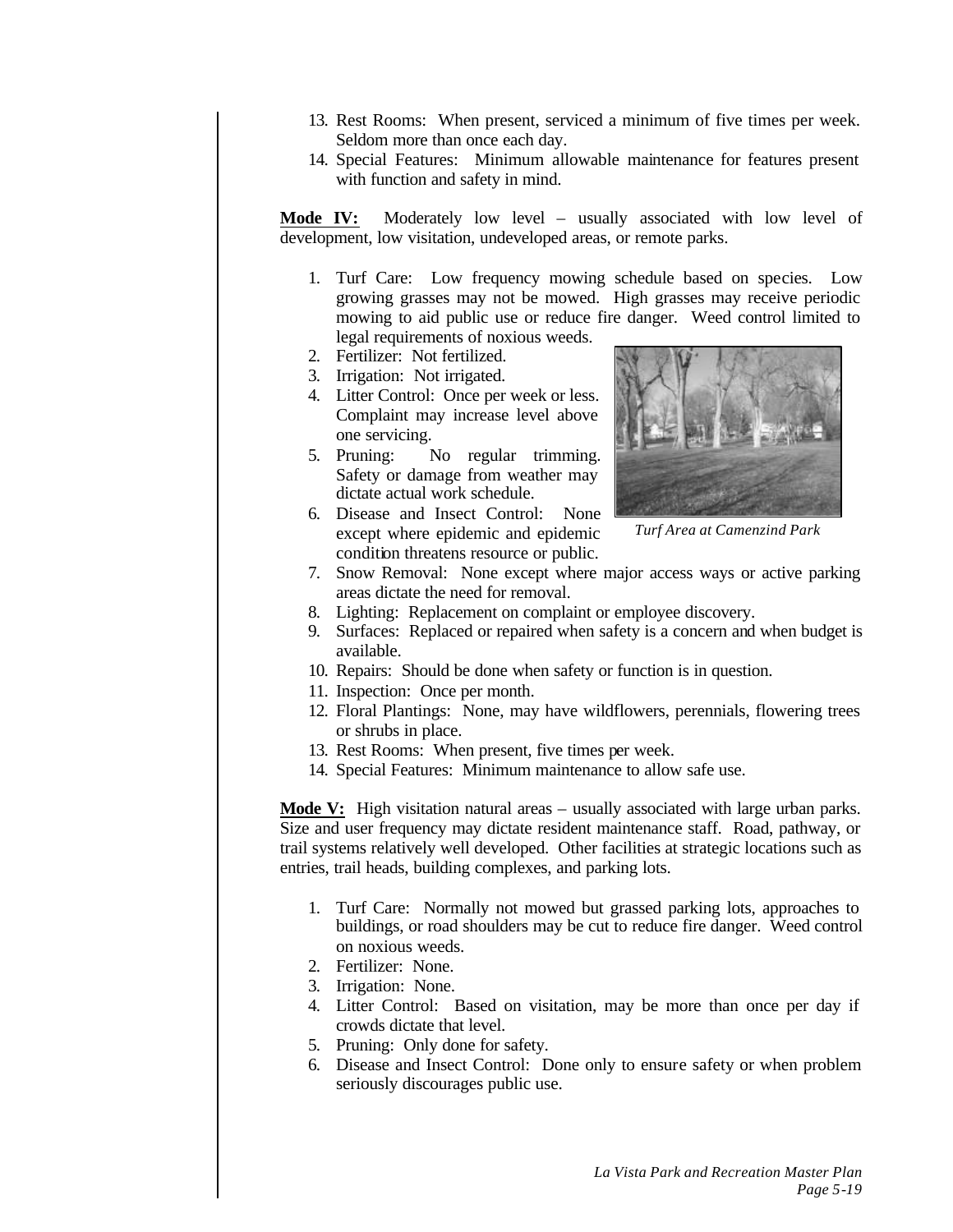- 7. Snow Removal: None except where major access ways or active parking areas dictate the need for removal.
- 8. Lighting: Replaced on complaint or when noticed by employees.
- 9. Surfaces: Cleaned on complaint. Repaired or replaced when budget will permit.
- 10. Repairs: Done when safety or function impaired. Should have same year service on poor appearance.
- 11. Inspection: Once per day when staff is available.
- 12. Floral Plantings: None introduced except at special locations such as interpretive buildings, headquarters, etc. Once per week service on these designs. Flowering trees, shrubs, and wildflowers present but demand no regular maintenance.
- 13. Rest Rooms: Frequency geared to visitor level. Once a day is the common routine but for some locations and reasons frequency may be more often.
- 14. Special Features: Repaired whenever safety or function are a concern. Appearance corrected in the current budget year.

**Mode VI:** Minimum maintenance level – low visitation natural area or large urban parks that are undeveloped.

- 1. Turf Care: Not mowed. Weed control only if legal requirements demand it.
- 2. Fertilizer: Not fertilized.
- 3. Irrigation: No irrigation.
- 4. Litter Control: On demand or complaint basis.
- 5. Pruning: No pruning unless safety is involved.
- 6. Disease and Insect Control: No control except in epidemic or safety situations.
- 7. Snow Removal: None except where major access ways or active parking areas dictate the need for removal.
- 8. Lighting: Replacement on complaint basis.
- 9. Surfaces: Serviced when safety is a consideration.
- 10. Repairs: Should be done when safety or function is in question.
- 11. Inspection: Once per month.
- 12. Floral Plantings: None.
- 13. Rest Rooms: Service based on need.
- 14. Special Features: Service based on lowest acceptable frequency for feature. Safety and function interruption a concern when either seems significant.

(Source: *Park Maintenance Standards*, a cooperative project of the American Park and Recreation Society and the National Society for Park Resources - professional branches of the National Recreation and Park Association, published by NRPA, 2775 South Quincy Street, Suite 300, Arlington, Virginia, 22206-2204, 1986.)

The table on the following pages presents the recommended maintenance mode for each existing and proposed park, greenway, trail, and green street. The recommended maintenance mode should be the goal once the park is developed.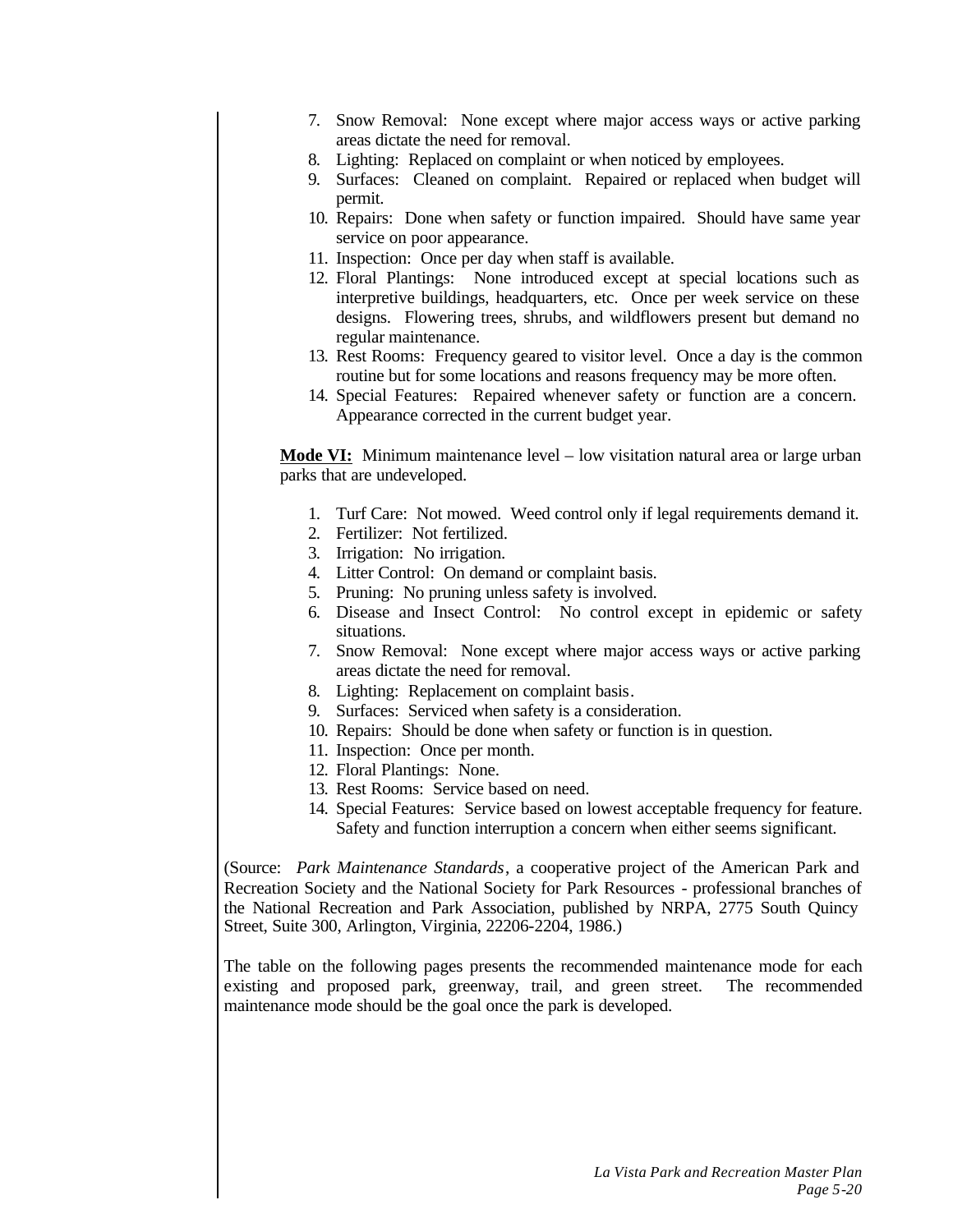|                                    |                | <b>Maintenance Mode</b> |       |        |    |   |    |
|------------------------------------|----------------|-------------------------|-------|--------|----|---|----|
|                                    | <b>Acreage</b> | Ш<br>$\mathbf{I}$       |       |        | IV | ۷ | VI |
| <b>Existing Mini-Parks</b>         | 12.80          |                         | 3.50  | 9.30   |    |   |    |
| <b>Apollo Park</b>                 | 2.20           |                         |       | 2.20   |    |   |    |
| <b>Ardmore Park</b>                | 1.50           |                         |       | 1.50   |    |   |    |
| <b>Camenzind Park</b>              | 2.20           |                         |       | 2.20   |    |   |    |
| Central Park (mini-park)           | 1.90           |                         |       | 1.90   |    |   |    |
| <b>Champion Park</b>               | 2.50           |                         | 2.50  |        |    |   |    |
| City Park (north mini-park)        | 1.20           |                         |       | 1.20   |    |   |    |
| City Park (east mini-park)         | 0.30           |                         |       | 0.30   |    |   |    |
| Memorial Children's Park           | 1.00           |                         | 1.00  |        |    |   |    |
| <b>Proposed Mini-Parks</b>         | 3.79           |                         |       | 3.79   |    |   |    |
| Stoneybrook South Park*            | 2.12           |                         |       | 2.12   |    |   |    |
| <b>Giles Corner Park</b>           | 1.67           |                         |       | 1.67   |    |   |    |
| <b>Existing Neighborhood Parks</b> | <u>10.19</u>   |                         |       | 10.19  |    |   |    |
| Jaycee Park                        | 2.60           |                         |       | 2.60   |    |   |    |
| Mayor's Park/G. Stanley Hall       |                |                         |       |        |    |   |    |
| <b>Elementary School-Park</b>      | 7.59           |                         |       | 7.59   |    |   |    |
| <b>Proposed Neighborhood Parks</b> | 121.52         |                         | 21.40 | 100.12 |    |   |    |
| La Vista West Elementary School-   |                |                         |       |        |    |   |    |
| Park                               | 5.23           |                         |       | 5.23   |    |   |    |
| La Vista Jr. High School-Park      | 20.56          |                         |       | 20.56  |    |   |    |
| Portal Elementary School-Park      | 9.45           |                         |       | 9.45   |    |   |    |
| Southwind Park                     | 3.25           |                         |       | 3.25   |    |   |    |
| 100 <sup>th</sup> Street Park      | 7.50           |                         |       | 7.50   |    |   |    |
| <b>Centennial Park</b>             | 8.60           |                         |       | 8.60   |    |   |    |
| Harrison Hills Park                | 2.00           |                         |       | 2.00   |    |   |    |
| East Park*                         | 10.00          |                         |       | 10.00  |    |   |    |
| West Park/Southridge Meadows       |                |                         |       |        |    |   |    |
| Park*                              | 13.30          |                         |       | 13.30  |    |   |    |
| <b>Meadows Park and Swimming</b>   |                |                         |       |        |    |   |    |
| Pool*                              | 13.90          |                         | 13.90 |        |    |   |    |
| <b>Willow Creek Park</b>           | <u>7.73</u>    |                         |       | 7.73   |    |   |    |
| 152 <sup>nd</sup> Street Park      | 5.00           |                         |       | 5.00   |    |   |    |
| Millard Neighborhood Park*         | 7.50           |                         | 7.50  |        |    |   |    |
| Springhill Park                    | 7.50           |                         |       | 7.50   |    |   |    |
| <b>Existing Community Park</b>     | 19.50          | ۰                       | 19.50 |        |    |   |    |
| <b>Central Park</b>                | 19.50          |                         | 19.50 |        |    |   |    |
| <b>Proposed Community Park</b>     | 62.10          | ۰                       | 62.10 |        |    |   |    |
| Millard Community Park*            | 62.10          |                         | 62.10 |        |    |   |    |
|                                    |                |                         |       |        |    |   |    |

# *Table 5-6: Recommended Maintenance Mode*

\* Existing subdivision parks not within current corporate limits.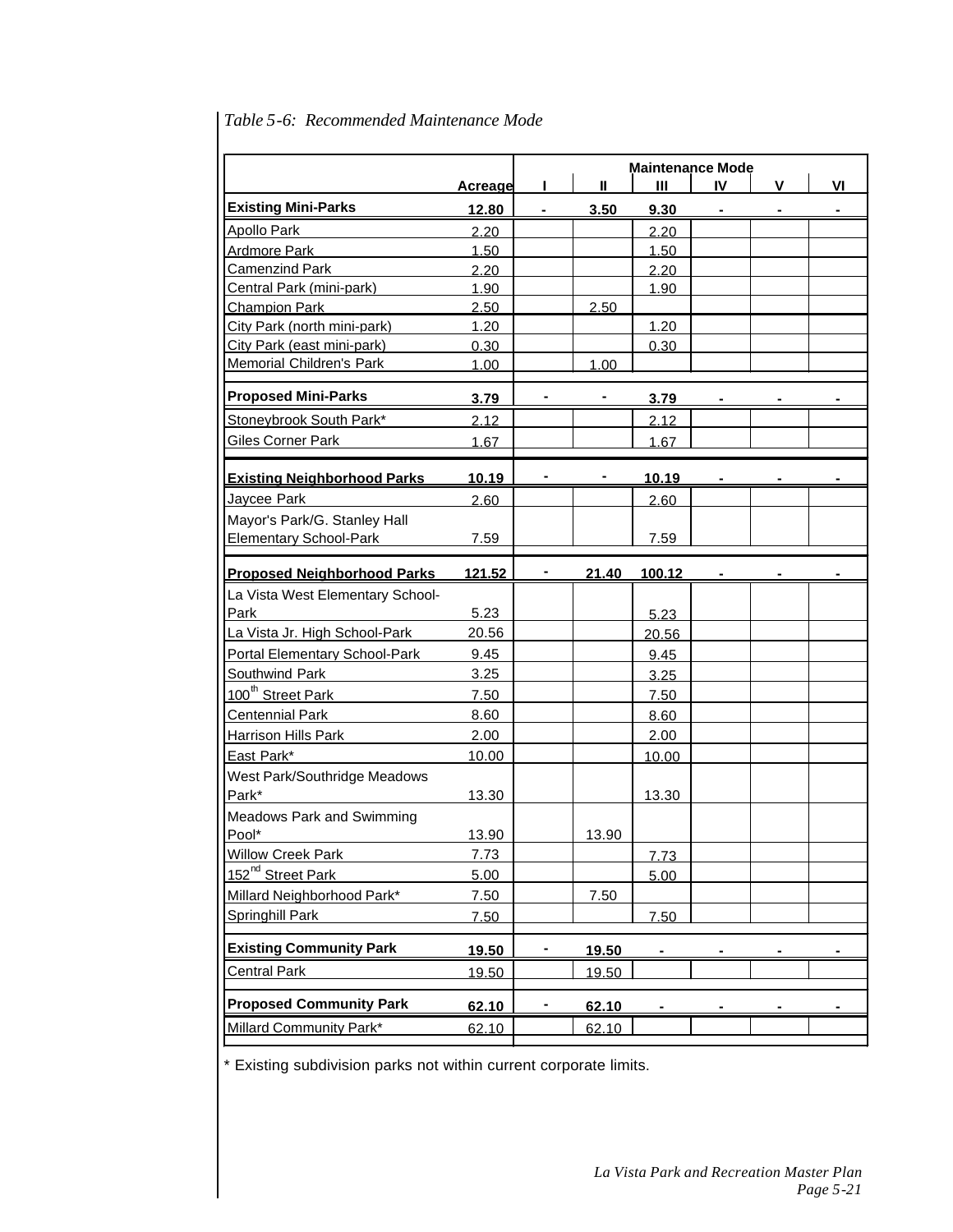|                                                                                                                                       |        | <b>Maintenance Mode</b><br>Ш<br>IV<br>Ш<br>۷ |        |        |  | ٧ı |   |
|---------------------------------------------------------------------------------------------------------------------------------------|--------|----------------------------------------------|--------|--------|--|----|---|
| <b>Existing Sports Complexes</b>                                                                                                      | 80.80  |                                              | 74.80  | 6.00   |  |    |   |
| <b>City Park</b>                                                                                                                      | 12.80  |                                              | 12.80  |        |  |    |   |
| Kelly McMahon Field                                                                                                                   | 6.00   |                                              |        | 6.00   |  |    |   |
| La Vista Soccer Complex                                                                                                               | 34.00  |                                              | 34.00  |        |  |    |   |
| La Vista Sports Complex                                                                                                               | 28.00  |                                              | 28.00  |        |  |    |   |
| <b>Proposed Sports Complexes</b>                                                                                                      | 28.98  |                                              | 28.98  |        |  |    |   |
| La Vista Sports Complex North<br>Expansion<br>La Vista Sports Complex South                                                           | 17.20  |                                              | 17.20  |        |  |    |   |
| Expansion                                                                                                                             | 11.78  |                                              | 11.78  |        |  |    |   |
| <b>Existing Special Use Facilities</b>                                                                                                | 40.41  | 39.85                                        | 0.56   |        |  |    |   |
| La Vista Falls Golf Course                                                                                                            | 30.00  | 30.00                                        |        |        |  |    |   |
| <b>Municipal Pool</b>                                                                                                                 | 1.85   | 1.85                                         |        |        |  |    |   |
| La Vista Community Center                                                                                                             | 8.00   | 8.00                                         |        |        |  |    |   |
| Eberle/Walden Park/Access                                                                                                             | 0.06   |                                              | 0.06   |        |  |    |   |
| <b>Hollis Park</b>                                                                                                                    | 0.50   |                                              | 0.50   |        |  |    |   |
| <b>Proposed Large Urban Park</b>                                                                                                      | 168.38 |                                              |        | 168.38 |  |    |   |
| La Vista Commons                                                                                                                      | 168.38 |                                              |        | 168.38 |  |    |   |
|                                                                                                                                       |        |                                              |        |        |  |    |   |
| Total Mini, Neighborhood,<br><b>Community, Sports Complex,</b><br><b>Special Use Facility, and Large</b><br><b>Urban Park Acreage</b> | 548.47 | 39.85                                        | 210.84 | 297.78 |  |    |   |
|                                                                                                                                       |        |                                              |        |        |  |    |   |
| <b>Proposed Greenways</b>                                                                                                             |        |                                              |        |        |  |    |   |
| Same maintenance mode for all greenways                                                                                               |        |                                              |        |        |  |    | x |
| <b>Proposed Trails</b>                                                                                                                |        |                                              |        |        |  |    |   |
| Same maintenance mode for all trails                                                                                                  |        |                                              |        | X      |  |    |   |
| <b>Proposed Green Streets</b>                                                                                                         |        |                                              |        |        |  |    |   |
| Same maintenance mode for all green streets                                                                                           |        | x                                            |        |        |  |    |   |
|                                                                                                                                       |        |                                              |        |        |  |    |   |

# *Table 5-6: Recommended Maintenance Mode (continued)*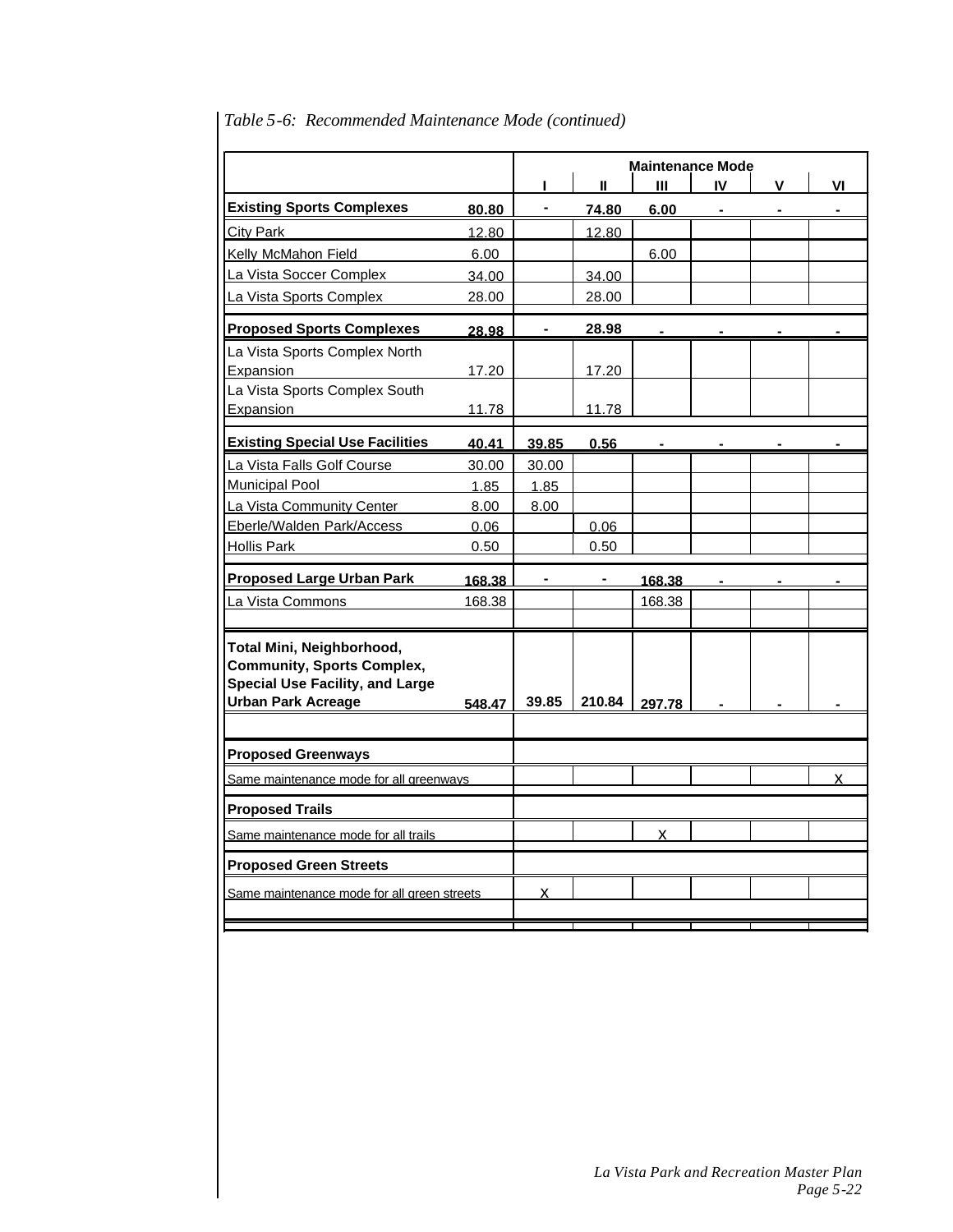### **II. Park Facility Needs and Locations**

The City's park and recreation system is made up of a series of facilities that have been grouped into nine classifications, including mini-parks, neighborhood parks, community parks, large urban parks, school-parks, special use facilities, natural resource areas, sports complexes, and greenways/trails (see *Table 5-1: Park and Recreation Facility Attributes*). The primary components of the system are the mini-parks, neighborhood parks, and community parks that together satisfy the majority of residential park and recreation needs.

Current and future park needs are outlined in the Master Plan policies that have been adopted as part of this park planning process (see *Tables 5-1* through *5-4*). Meeting these needs will require:

- **Improvements to existing parks.** This will involve replacement or renovation of obsolete or run-down facilities in some parks. In addition, access barriers between residents and existing parks should be removed wherever possible to enable convenient access to parks from surrounding neighborhoods.
- **Additional public parks in already developed neighborhoods.** Establishing new public parks as well as school-parks at existing school sites is proposed to meet the needs of areas not currently served by the City's park and recreation system. Removal of access barriers between the proposed sites and adjoining neighborhoods wherever feasible will also help.
- **Land acquisition.** New parks will be needed to serve areas of recent and future growth and development.

The proposed plan in Section 6: Recommendations shows existing park facilities and proposed locations of new mini-parks, neighborhood parks, community parks, special use facilities, sports complexes, school-parks, and greenways/trails. These new parks are needed, in addition to existing parks and undeveloped parks, to accommodate recent and future growth and serve existing residential areas outside current park service areas.

The proposed "ideal" locations for new parks were chosen based on the Master Plan policies. In particular, proposed new park locations are intended to satisfy policies 1.1 through 1.9 as well as the level of service and service area standards established in policy 2.2. These "ideal" park locations represent feasible park sites where they are shown. They indicate where the City should begin its search for a new park site, and if nothing is available, the search should expand from the "ideal" location until a suitable site is found. It is important to note the "ideal" location could move. Locations of mini-parks, neighborhood parks,

community parks, special use facilities, natural resource areas, and greenways/trails were chosen for the natural and cultural resources located in the area.

**Special Use Facilities, Sports Complexes, School-Parks, Large Urban Parks, Natural Resources** Areas. In addition to mini-parks, neighborhood parks, and community parks, there are other recreation facilities that should accommodate the needs of residents. These include special use



*La Vista Falls Golf Course*

facilities, sports complexes, school-parks, large urban parks, and natural resource areas. They are complementary to the successful functioning of the City's mini, neighborhood, and community parks. The policy section of the Master Plan (*Table 5-1*) does not establish level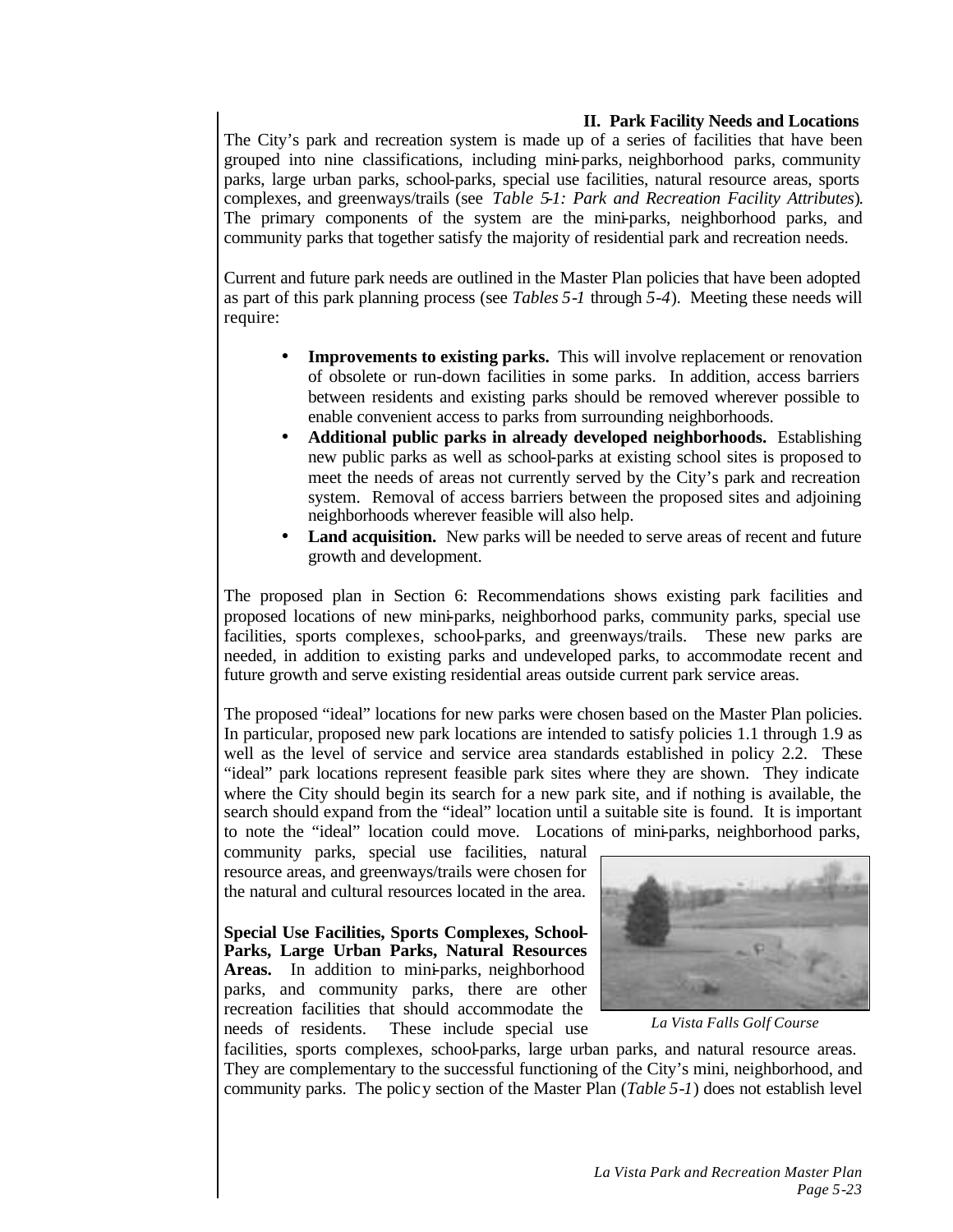of service standards for special use facilities, sports complexes, school-parks, large urban parks, and natural resource areas.

**Greenways/Trails.** Greenways and trails can serve transportation and recreation functions. The greenway and trail system follows the guidance as established in the Master Plan policies. The system provides connections between existing and proposed parks. The proposed system is conceptual and the City should look for additional opportunities to make connections with greenways and trails, as well as with sidewalks.

### **III. Service Area and Level of Service**

The key elements for determining the location, type, and amount of park facilities described in the implementation program are service area and level of service guidelines. Service area and level of service guidelines were based on community input, the existing park and recreation system, and the National Recreation and Park Association guidelines.

The service area and level of service standards are used to evaluate adequacy of the present park system and to plan for future park system needs. These standards also represent a firm commitment by the City to provide a specified level of basic recreation opportunities to all residents and neighborhoods in the City. Without service area and level of service guidelines, the City would be unable to plan rationally for or finance future improvements to the park and recreation system.

**Service Area.** Mini-parks have a proposed service area of a maximum  $\frac{1}{4}$  mile radius, neighborhood parks have a proposed service area of a maximum  $\frac{1}{2}$ mile radius, and community parks have a proposed service area of a maximum 3 mile radius, but typically have a 1 to 2 mile radius. School-parks that function as a neighborhood park also have a proposed service area of a maximum ½ mile radius.

The service area for mini-parks allows residents within that service area to be within short walking distance of the park. La Vista's need for additional mini-parks is low since each residential lot can, in effect, serve as a mini-park for its occupants. Neighborhood parks are meant to serve a slightly larger area than mini-parks. The ½ nile radius for neighborhood parks is within convenient walking distance for those within the service area. To accommodate both walking and driving, neighborhood parks require restroom facilities and off-street parking. Mini-parks and neighborhood parks should be accessible to people in their neighborhoods wanting to use them. This means park users within the park service area should not be separated from the park by major streets unless pedestrian accommodations are provided and sidewalks or trails are available to and from the park.

Community parks are meant to serve more than one neighborhood and therefore have a larger service area. The proposed service area has a maximum radius of 3 miles, but typically a radius of 1 to 2 miles. Community parks should be accessible by both pedestrian and vehicular modes.

Large urban parks, special use facilities, natural resource areas, sports complexes, and greenways/trails should serve the entire community.

Level of Service. Level of service guidelines were determined by evaluating the existing conditions of the park and recreation system and the guidelines established by the National Recreation and Park Association.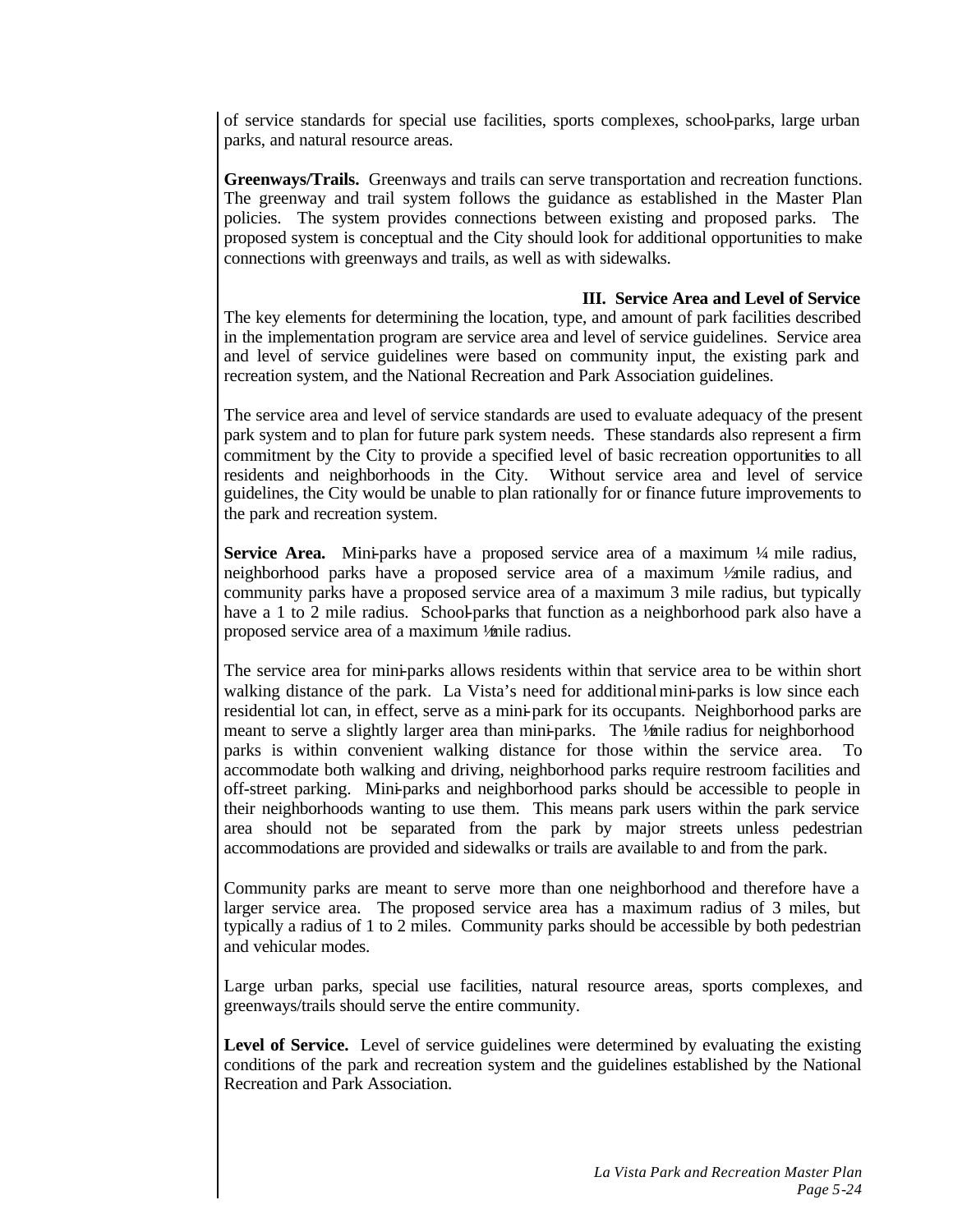While the existing levels of service could be determined for all park classifications, guidelines for future park planning were only developed for mini-parks, neighborhood parks, and community parks/sports complexes. Level of service guidelines were not developed for large urban parks, special use facilities, and greenways/trails for the following reasons:

- Their unique nature and special locational requirements make it very difficult to develop rational standards.
- Setting level of service standards would commit the City to significant additional funding needs if these facilities were required.
- Their facility needs are best addressed on a case-by-case basis and funded by special funding measures.

The desired level of service is graphically portrayed in the proposed plan in Section 6: Recommendations and as discussed in the recommendations. The proposed plan and recommendations were discussed, reviewed, and revised until a suitable plan was developed. The following table shows the desired levels of service for mini-parks, neighborhood parks, and community parks/sports complexes as the community continues to grow. (Sports complexes have been included with community parks due to their similar function as the community parks.)

| <b>Park Classification</b>              | <b>Total Acreage in</b><br>Proposed Plan <sup>1</sup> | <b>Proposed Plan LOS</b><br>(Using 2015 Population Projection)<br>(Acres/1000 residents) |
|-----------------------------------------|-------------------------------------------------------|------------------------------------------------------------------------------------------|
|                                         |                                                       | (proposed acres/37,821)*1,000 residents                                                  |
| Mini-Parks                              | 16.95                                                 | 0.45                                                                                     |
| Neighborhood Parks                      | 131.71                                                | 3.48                                                                                     |
| Community Parks and Sports<br>Complexes | 191.38                                                | 5.06                                                                                     |
| Totall                                  | 340.04                                                | 8.99                                                                                     |
| ___                                     |                                                       | .                                                                                        |

*Table 5-7: Level of Service according to Proposed Plan*

2

 *Existing and proposed park acreage is described completely in Table 5-5 and in Section 6. Acreage was determined for mini-parks, neighborhood parks, and community parks where possible. If the facility is identified Due to the nature of the sports complexes in La Vista, they have been included with the community parks. Many of the sports complexes serve similar functions as the community parks.*

According to the Master Plan policies (*Table 5-1*) and the National Recreation and Park Association guidelines, the proposed plan does create a deficit of mini-park, neighborhood park, or community park/sports complex acreage. The policies and guidelines recommend mini-parks have a level of service between 0.25 and 0.5 acres per 1,000 residents. The proposed plan falls within this range. The policies and guidelines recommend neighborhood parks have a level of service between 1.0 and 2.0 acres per 1,000 residents. The proposed plan is slightly above this range and this is due to the long and narrow layout of La Vista. The policies and guidelines recommend community parks have a level of service between 5.0 and 8.0 acres per 1,000 residents. The level of service in the proposed plan for community parks and sports complexes is within this range.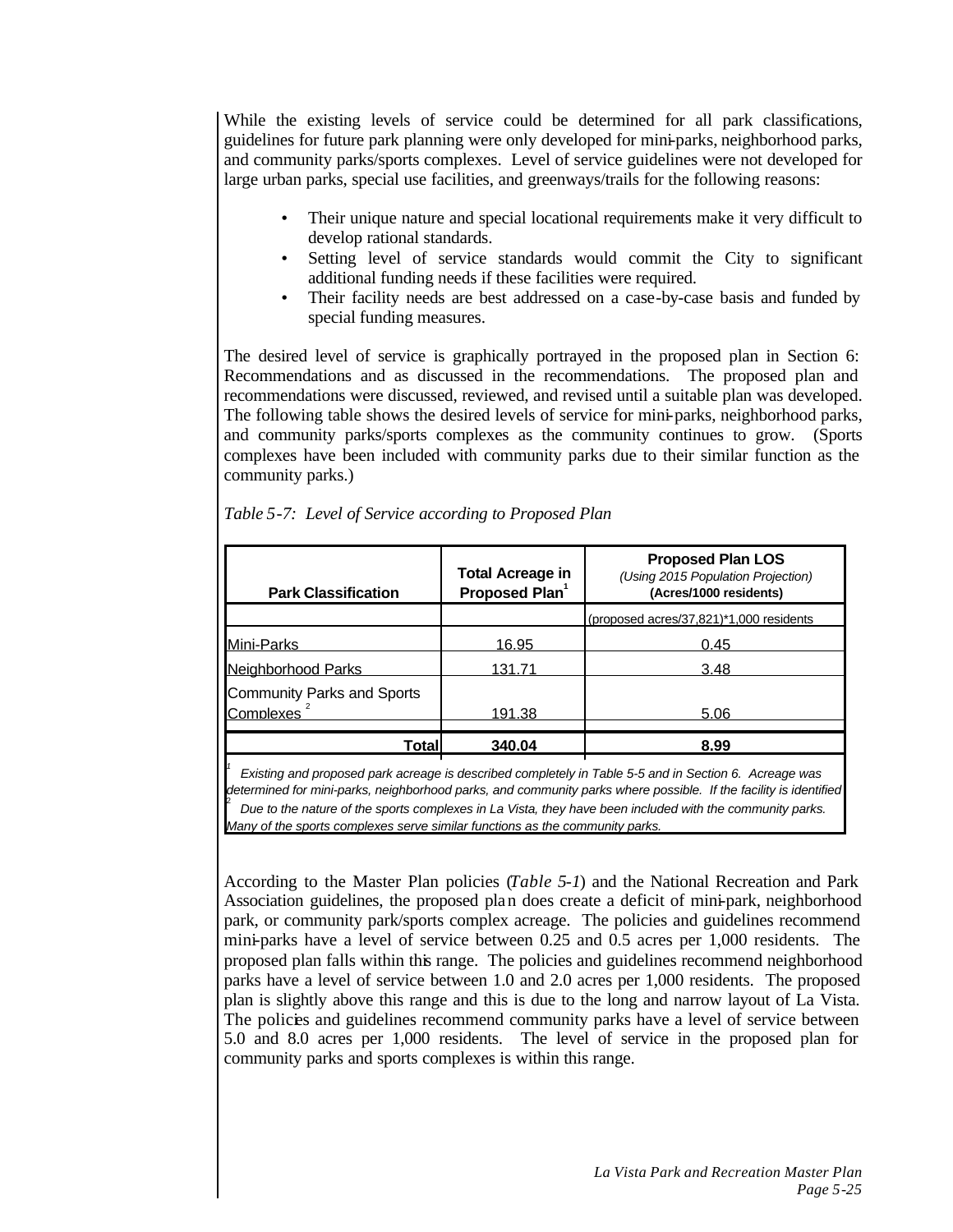The following table gives more specific information regarding the number of surplus and/or deficit acres for mini-parks, neighborhood parks, and community parks/sports complexes.

|                                         |                     |                        | <b>Year and Population</b> |                        |             |              |  |
|-----------------------------------------|---------------------|------------------------|----------------------------|------------------------|-------------|--------------|--|
| <b>Park Classification/</b>             | Plan                | Acres<br>2015<br>2000  |                            |                        |             |              |  |
|                                         |                     |                        | 11,699<br>000              |                        |             | 37,821       |  |
| Guidelines (in italics)                 | Proposed<br>Acreage | population<br>Proposed | <b>NRPA</b>                | Surplus/               | <b>NRPA</b> | Surplus/     |  |
|                                         |                     | per 1,                 | Need                       | (Deficit)              | Need        | (Deficit)    |  |
| Mini-Parks                              |                     |                        | 2.9a                       | 14.0<br>$\mathcal{A}$  | 9.5a        | 7.5 a.       |  |
| $0.25$ to<br>0.5<br>@)<br>acres         | 16.95 acres         | 1.45                   | to                         | to                     | to          | to           |  |
| per 1,000 population                    |                     |                        | $5.8a$ .                   | 11.1<br>а.             | 18.9 a.     | $(2.0)$ a.   |  |
| <b>Neighborhood Parks</b>               |                     |                        | $11.7a$ .                  | 120.0<br>$\mathcal{A}$ | 37.8 a.     | 93.9<br>a.   |  |
| 2.0<br>1.0 <sub>to</sub><br>@)<br>acres | 131.71 acres        | 11.26                  | to                         | to                     | to          | to           |  |
| per 1,000 population                    |                     |                        | $23.4a$ .                  | 108.3<br>a.            | 75.6 a.     | 56.1 a.      |  |
| <b>Community Parks/Sports</b>           |                     |                        |                            |                        |             |              |  |
| Complexes                               |                     |                        | $58.5a$ .                  | 132.9<br>$\partial$ .  | 189.1 a.    | 2.3 a.       |  |
| 8.0<br>5.0 to<br>@)<br>acres            | 191.38 acres        | 16.36                  | to                         | to                     | to          | to           |  |
| per 1,000 population                    |                     |                        | $93.6a$ .                  | 97.8<br>a.             | $302.6a$ .  | $(111.2)$ a. |  |

*Table 5-8: Surplus/Deficit Acreage according to Proposed Plan*

The proposed plan meets the recommendations established in the Master Plan policies and by the National Recreation and Park Association. It is the goal of the City of La Vista to remain within these guidelines.

# **PART 2: FINANCING STRATEGIES**

Upgrading and renovating existing facilities and acquiring and developing new projects has a cost. Numerous methods and sources are available to ease the burden on the City's budget and spread costs over time and a wider base. Just as each project is different in terms of type and scale of opportunity provided, so are the methods and sources of available and appropriate financing. The following is a list of methods and sources that can be used as a starting point, but must be updated at the time a particular project needs funding.

### **Methods**

**City Funding**. General city operating funds and general obligation bond revenues can be used to fund acquisition, development, operation, and maintenance of park and recreation facilities. This method's advantage is its simple and straightforward approach, and is appropriate for operations and maintenances of existing programs and facilities. Its disadvantages include the uncertainty of the outcome of bond elections and tying up the city's bonding capacity for parkland acquisition when other means of financing are available. It is possible to issue bonds for park development without an election, except for acquisition.

**Park Land Dedication, Fees in lieu, and Park Fees.** Many communities require developers of new subdivisions to donate a certain amount of land per lot, a percentage of the new development, or a designated amount of money per lot in new developments for parks or open space. The requirement is usually part of the subdivision ordinance.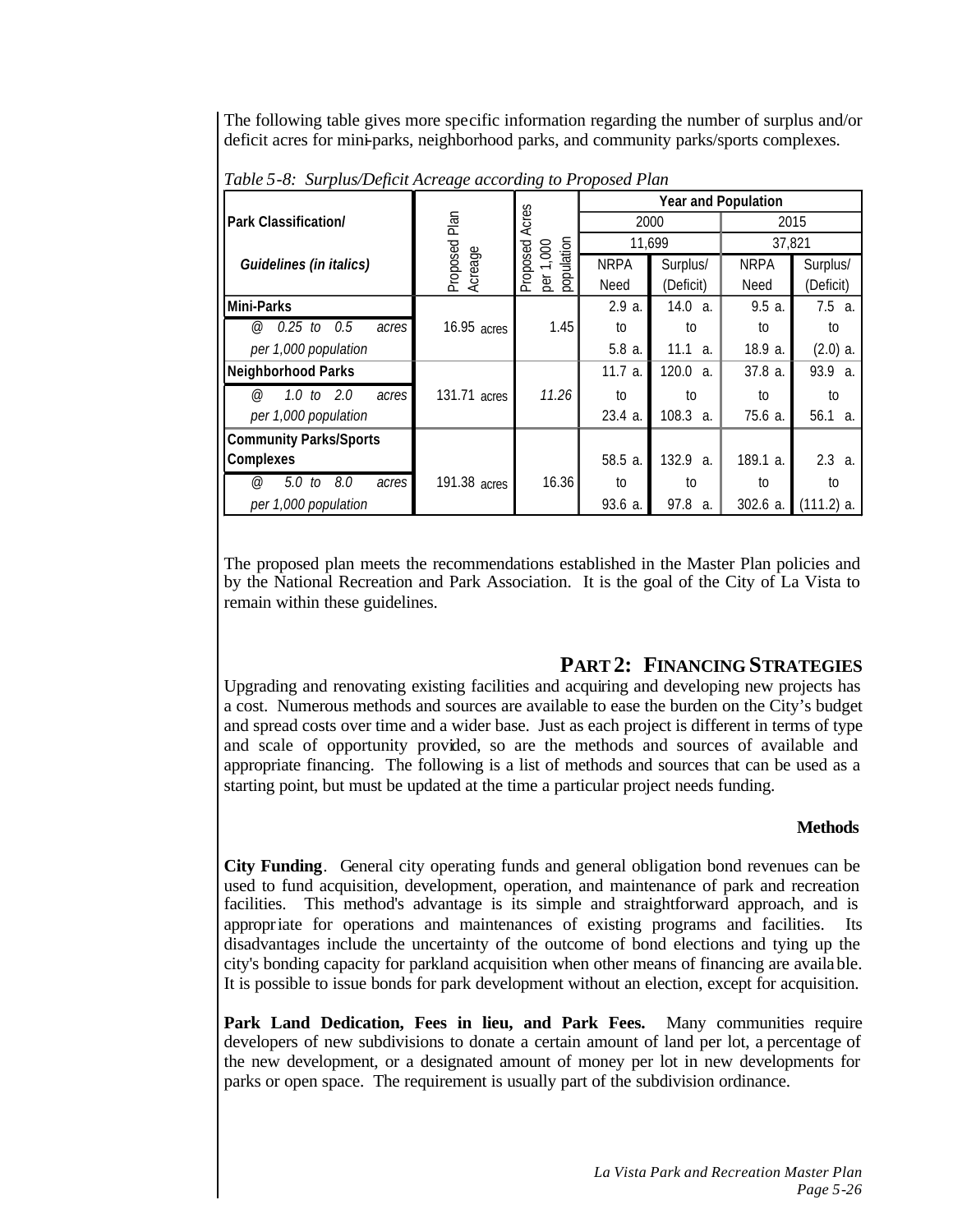Less common is the practice of requiring a fee per new housing unit paid into a parkland trust fund at the time of building permit or occupancy permit application.

Another type uses a cost recovery system requiring new development to buy into the equity of existing or a scheduled new community facility that all households have the potential to use. The City calculates the value of the new community facility and estimates how many new housing units will be built during the planning period. The City then pays the portion for current residents and passes the costs for the balance to new residences.

Although much of La Vista is developed or currently being platted, park land dedication, fees in lieu, and park fees could be adopted to help offset the costs of new parkland.

**Third Party Partners.** Non-profit organizations such as The Nature Conservancy or "Friends of the Parks" groups often are involved as third-party acquisition partners to facilitate the process of acquiring new parkland. This is one of the primary functions of these organizations. They have funds dedicated to this purpose and can usually acquire land more quickly than public agencies.

**Sales Tax Levies.** Cities and counties can levy a local option sales tax upon majority approval at a general election and requires specifying how the projected revenues will be used. One possibility would be to use all or a portion of the revenues to fund parkland acquisition and development costs.

**Tax Increment Financing (TIF).** Tax Increment Financing (TIF) is a method of capturing, for a time, all or a portion of the increased tax revenues in a designated district. Use of increased revenues may include purchase of real estate for private or public development, or to provide necessary physical improvements where it is in the best interests of the City to do so.

The rationale behind TIF is that public investment generates private investment. The investment increases the taxable value of the district, and over time strengthens the tax base. The increased tax base is the long-term pay back for the public investment.

TIF begins with a finding that redevelopment is necessary in the public interest, determination of a district boundary, and the preparation of a publicly approved plan by the municipality or its redevelopment agency. At that point the existing tax base is noted as the "base year," which serves as a point of reference for determining future tax increments. When the value of the property inside the special district increases due to new construction or revaluation, the difference between the frozen base and the new property values is called the increment. New tax dollars from the increment are paid into a special fund to retire the debt that may have been issued by the City to help finance the project. After the debt is repaid, local governments collect and utilize all tax revenue from the district.

**Self-Supporting Municipal Improvement Districts (SSMID).** SSMIDs are districts the city designates to generate property taxes to be spent on improvements to the districts. SSMIDs may be created in any area of a city zoned for commercial or industrial use, or in designated historic districts. No taxes may be levied against residential property, except in designated historic districts.

To establish a SSMID, a petition must be submitted by 25% of the landowners in the potential district, who must also represent ownership of property with an assessed value of at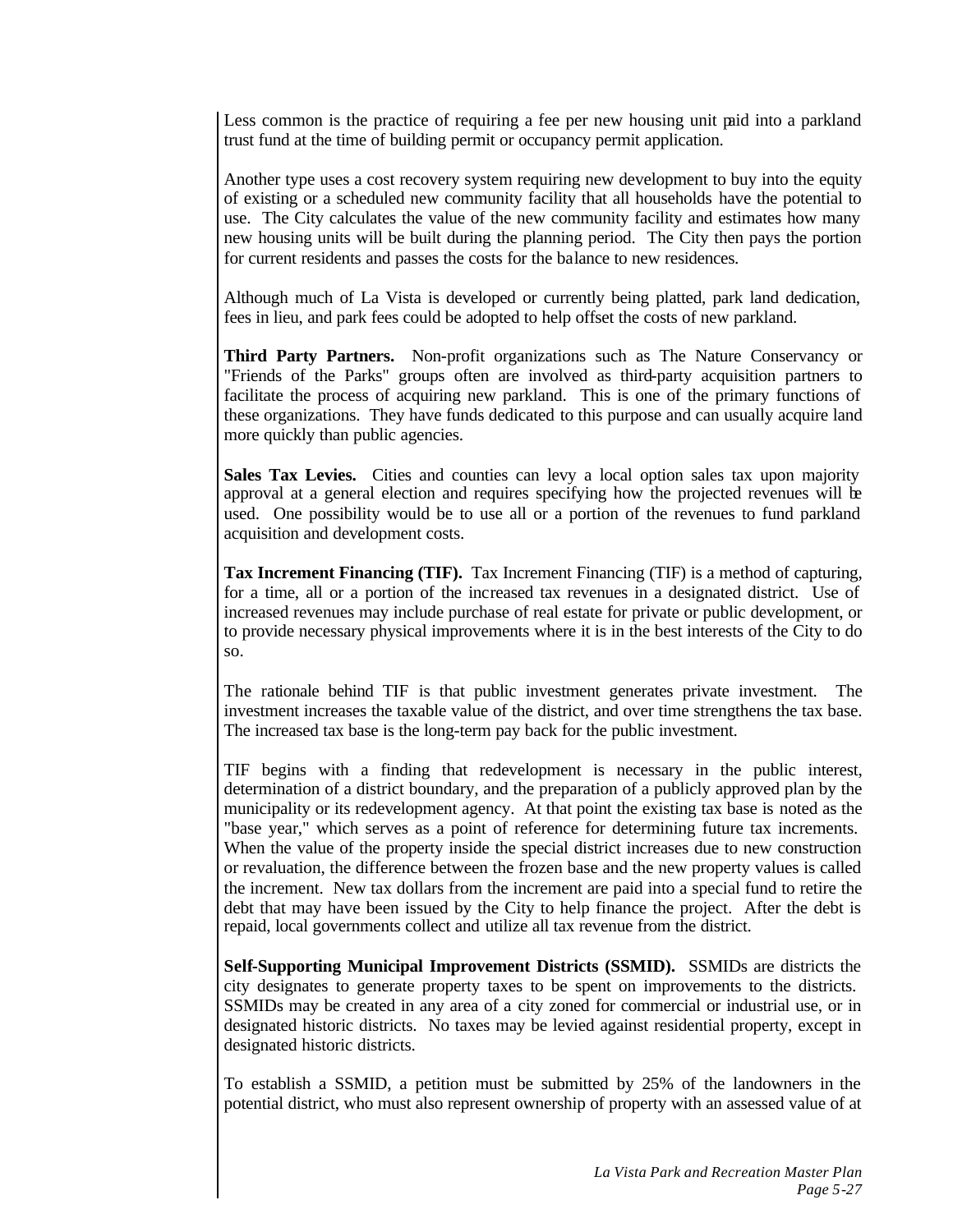least 25% of the total assessed value of property in the district. The city planning commission must first approve a potential SSMID before submitting it to city council for a public hearing and adoption as an ordinance.

The ordinance establishes an annual property tax levy for property in the SSMID, not to exceed the limit set by the petition. Taxes collected may be used for operations, capital improvements, and debt service.

**User Fees.** User fees for recreational programs and facilities are generally thought to be reasonable. Where private facilities provide similar services in addition to (and in competition with) public facilities (e.g., golf courses and aquatic centers) fees should be comparable for levels of service. Deciding the level of fees is a question for public discussion and debate.

Fee discounts for off-hour use and for specific populations such as youth and



*Municipal Pool*

senior citizens are appropriate. Fee increases for shelter rental and similar activities should be studied. Another possibility might be to increase fees for non-residents. Also, voluntary user donations may be an effective means of obtaining additional revenue for a trail system.

#### **Sources**

**US Department of the Interior: Land and Water Conservation Fund (LWCF).**  Designed to renew natural resources by reinvesting revenues from their depletion, the LWCF has historically been funded primarily from offshore oil and gas receipts. The LWCF's state component helps combat suburban and urban sprawl, providing matching grants to state for acquisition and development of land for conservation, open space, and recreation. Eligible projects include, but are not limited to ball fields, soccer fields, picnicking facilities, playgrounds, park acquisition and development, shelter houses, trails, and related support facilities. The program provides reimbursable matching grants for 50% of project costs. Contact Neal Bedlan, Land and Water Conservation Fund Program, Nebraska Game and Parks Commission, P. O. Box 30370, Lincoln, NE 68503, 402/471-5424, nbedlan@ngpc.state.ne.us.

**US Department of the Interior: Rails to Trails Program.** Through this program communities can change abandoned rail corridors into public recreation trails. The Nebraska Department of Roads administers the program. Grant applications are made to the Department of the Interior and are coordinated through the NDOR.

**US Department of Transportation/Nebraska Department of Roads: Transportation Enhancement Program.** The program funds enhancements or preservation activities in three categories of transportation-related projects: trails and bikeways, historic preservation and/or restoration and archaeological planning, and scenic and natural resources. Public agencies, private non-profit organizations, and/or individuals are eligible to sponsor projects.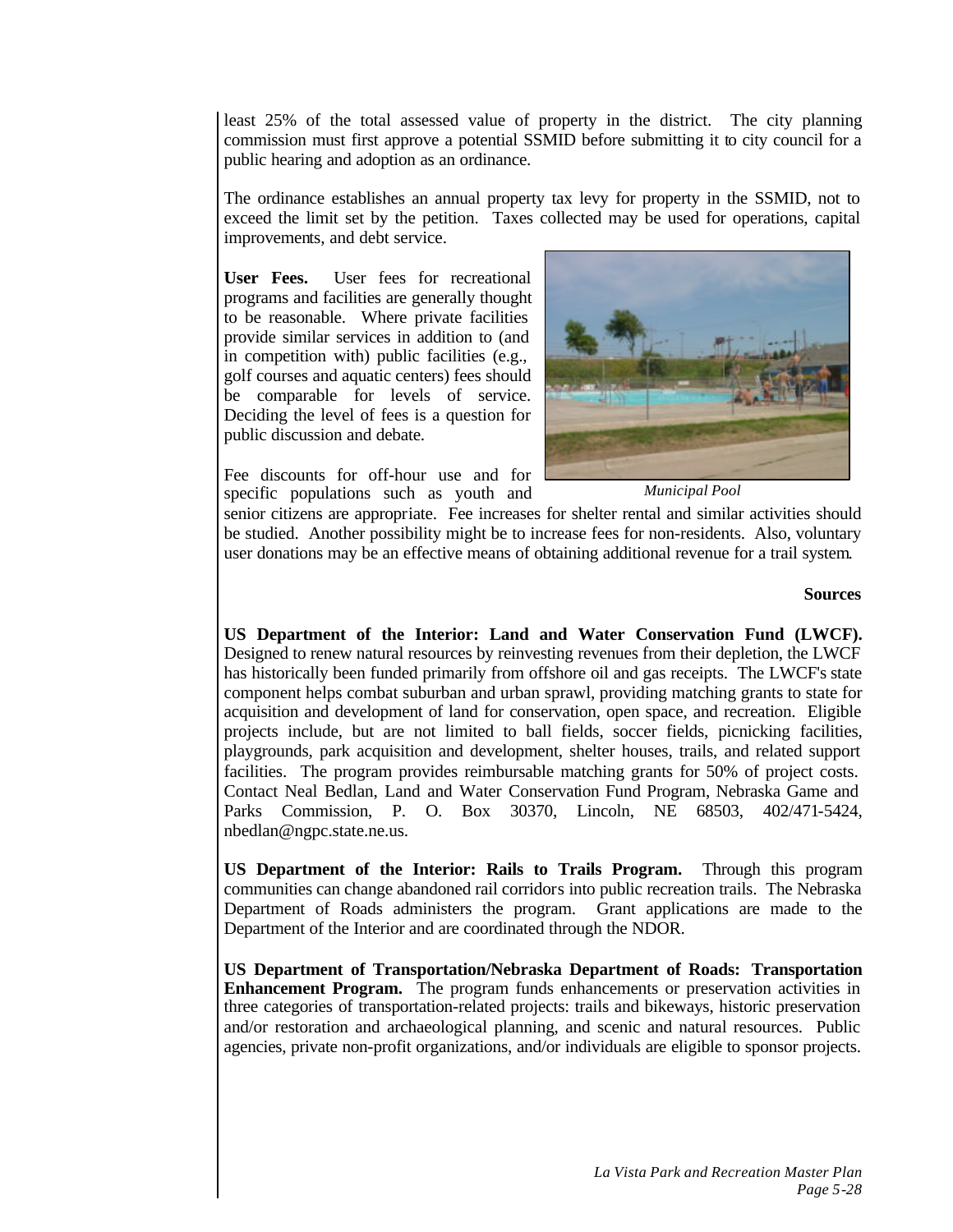Projects must fit one or more of ten specific categories:

- Facilities for pedestrians and bicycles
- Acquisition of scenic easements and scenic or historic sites
- Scenic or historic highway programs
- Landscaping and other scenic beautification
- Historic preservation
- Rehabilitation and operation of historic transportation buildings, structures, or facilities (including railroads and canals)
- Preservation of abandoned railway corridors, including their conversion and use for pedestrian or bicycle trails
- Control and removal of outdoor advertising
- Archaeological planning and research
- Mitigation of water pollution due to highway runoff

To be eligible for funding, the project must fit within the eligibility activities; the applicant must provide at least a 20% non-federal cash match of total project costs; and the government entity must commit to provide future maintenance of the project. Contact R. James Pearson, Transportation Enhancement Administrator, Nebraska Department of Roads, P. O. Box 94759, Lincoln, NE 68509-4759, 402/479-4881.

**National Recreational Trails Program.** RTP is a grant program through the Federal Highway Administration that reimburses communities for 80% of project costs for trail acquisition, development, and support facilities. Applications for the grants need to be submitted to the Nebraska Game and Parks Commission. Information is available by contacting Michelle Stryker, Nebraska Game and Parks at 402/471-5425 or mstryker@ngpc.state.ne.us.

**Nebraska Environmental Trust Fund.** The Nebraska Environmental Trust Fund is funded through the Nebraska Lottery. The Trust Fund will assist in the preservation and restoration of wetlands and other areas critical to rare or endangered species; protection of lakes and streams from deterioration due to pollution; fostering of good management practices and actions to preserve ground water from degradation, and clean-up of soils and ground water; and strategies to manage carbon in the atmosphere, and sequester carbon in the soil. For more information, contact Mary Harding, Executive Director, Nebraska Environmental Trust Fund, 2200 N. 33rd St., P.0. Box 30370, Lincoln, NE 68503-0370, 402/471-5409.

**Green Space Stewardship Initiative**. Funding from the Nebraska Environmental Trust has enabled the creation of the Nebraska Green Space Stewardship Initiative (GSI). The initiative offers communities information, technical assistance, and funding to renew, renovate, or develop community green spaces based on environmentally-sound design and management practices. Eligible projects include parks, schoolyards, fairgrounds, campuses of post-secondary schools, and the grounds of libraries, courthouses, and other public buildings. Projects must demonstrate sustainable landscape practices. Projects must benefit and be accessible to the general public. Grant funds can be used for plant material, installation, site preparation, design, and appropriate hardscaping. Contact Justin Evertson at 402/472-5045 for more information.